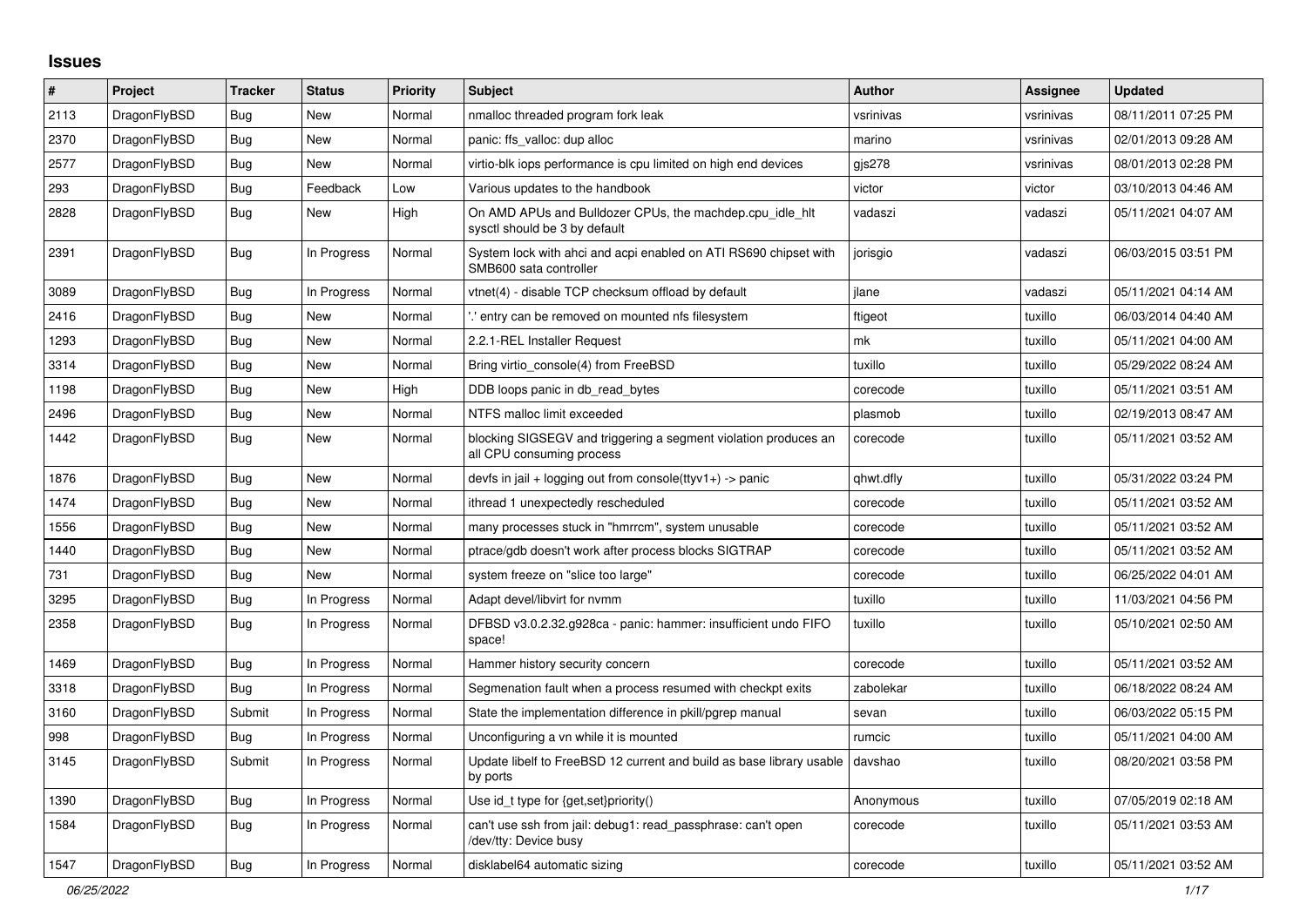| #    | Project      | <b>Tracker</b> | <b>Status</b> | <b>Priority</b> | Subject                                                                                    | <b>Author</b>    | Assignee | <b>Updated</b>      |
|------|--------------|----------------|---------------|-----------------|--------------------------------------------------------------------------------------------|------------------|----------|---------------------|
| 781  | DragonFlyBSD | <b>Bug</b>     | In Progress   | Normal          | fdisk uses wrong geometry on usb flash drives                                              | corecode         | tuxillo  | 05/11/2021 03:50 AM |
| 3028 | DragonFlyBSD | Bug            | In Progress   | Normal          | installer: confusion of set/get disk encryption passphrase dialogs                         | liweitianux      | tuxillo  | 06/03/2022 05:13 PM |
| 1475 | DragonFlyBSD | <b>Bug</b>     | In Progress   | Normal          | kernel blocks with low memory and syscons setting a high res mode<br>/ scrollback          | corecode         | tuxillo  | 05/11/2021 03:52 AM |
| 1528 | DragonFlyBSD | Bug            | In Progress   | Normal          | ktrace does not show proper return values for pipe(2)                                      | corecode         | tuxillo  | 05/11/2021 03:52 AM |
| 1030 | DragonFlyBSD | <b>Bug</b>     | In Progress   | Normal          | msdosfs umount panic                                                                       | corecode         | tuxillo  | 05/11/2021 03:51 AM |
| 1583 | DragonFlyBSD | <b>Bug</b>     | In Progress   | Normal          | panic: assertion: cursor->trans->sync_lock_refs > 0 in<br>hammer recover cursor            | corecode         | tuxillo  | 05/11/2021 03:53 AM |
| 1700 | DragonFlyBSD | Submit         | In Progress   | Normal          | skip boot2 menu on <enter></enter>                                                         | Johannes.Hofmann | tuxillo  | 05/15/2022 08:35 AM |
| 1819 | DragonFlyBSD | Bug            | In Progress   | Low             | truss - Major revamping task list                                                          | tuxillo          | tuxillo  | 11/27/2021 08:45 AM |
| 742  | DragonFlyBSD | <b>Bug</b>     | In Progress   | Normal          | umount problems with multiple mounts                                                       | corecode         | tuxillo  | 06/25/2022 04:02 AM |
| 1921 | DragonFlyBSD | <b>Bug</b>     | In Progress   | Normal          | we miss mlockall                                                                           | alexh            | tuxillo  | 06/18/2022 04:08 AM |
| 3205 | DragonFlyBSD | Bug            | Feedback      | High            | Go compiler net test failing                                                               | t dfbsd          | tuxillo  | 05/10/2021 02:45 AM |
| 2717 | DragonFlyBSD | Submit         | Feedback      | Normal          | Out of range numeric handling                                                              | dclink           | tuxillo  | 05/11/2021 04:08 AM |
| 1428 | DragonFlyBSD | Bug            | Feedback      | Low             | POSIX.1e implementation is too old                                                         | hasso            | tuxillo  | 05/11/2021 04:00 AM |
| 2721 | DragonFlyBSD | Submit         | Feedback      | Low             | Some few zalloc calls to objcache ones replacements                                        | dclink           | tuxillo  | 05/11/2021 04:08 AM |
| 2438 | DragonFlyBSD | Submit         | Feedback      | Normal          | <b>TRIM</b> fixes                                                                          | Anonymous        | tuxillo  | 05/11/2021 03:45 AM |
| 1287 | DragonFlyBSD | Bug            | Feedback      | Normal          | altg configuration doesn't work                                                            | corecode         | tuxillo  | 05/11/2021 03:51 AM |
| 1587 | DragonFlyBSD | <b>Bug</b>     | Feedback      | Normal          | can't gdb across fork                                                                      | corecode         | tuxillo  | 05/11/2021 03:54 AM |
| 1579 | DragonFlyBSD | <b>Bug</b>     | Feedback      | Normal          | dfly 2.4.1 does not like HP DL360G4p and Smart Array 6400 with<br>MSA20                    | tomaz.borstnar   | tuxillo  | 06/02/2014 02:44 PM |
| 1397 | DragonFlyBSD | Bug            | Feedback      | Normal          | jobs -I output inconsistency when called from script                                       | Anonymous        | tuxillo  | 05/15/2022 05:07 AM |
| 911  | DragonFlyBSD | Bug            | Feedback      | Normal          | kldload/kernel linker can exceed malloc reserve and panic system                           | corecode         | tuxillo  | 05/11/2021 03:51 AM |
| 847  | DragonFlyBSD | <b>Bug</b>     | Feedback      | Normal          | processes getting stuck on mount point                                                     | corecode         | tuxillo  | 05/11/2021 03:50 AM |
| 901  | DragonFlyBSD | <b>Bug</b>     | Feedback      | Normal          | route show needs to get data from all cpus                                                 | corecode         | tuxillo  | 05/11/2021 03:50 AM |
| 2585 | DragonFlyBSD | Bug            | New           | Normal          | Dfly 3.4.3 on ESXi 5.1, HP Smart Array P410 passthrough<br>recognised, but not functioning | yggdrasil        | swildner | 05/09/2022 08:14 AM |
| 341  | DragonFlyBSD | Bug            | <b>New</b>    | Normal          | Vinum erroneously repors devices as busy                                                   | corecode         | swildner | 01/21/2012 04:50 AM |
| 1714 | DragonFlyBSD | Bug            | New           | Low             | hwpmc                                                                                      | alexh            | swildner | 08/18/2012 02:03 PM |
| 2265 | DragonFlyBSD | <b>Bug</b>     | New           | Normal          | mbsrtowcs does not properly handle invalid mbstate_t in ps                                 | c.turner1        | swildner | 01/10/2012 07:56 PM |
| 2252 | DragonFlyBSD | <b>Bug</b>     | <b>New</b>    | Low             | snd hda not useable if loaded via /boot/loader.conf                                        | xbit             | swildner | 12/14/2011 12:23 AM |
| 1532 | DragonFlyBSD | <b>Bug</b>     | New           | Low             | jemalloc doesn't work on DragonFly                                                         | hasso            | sjg      | 08/02/2011 01:14 AM |
| 1769 | DragonFlyBSD | <b>Bug</b>     | New           | Normal          | panic: assertion: _tp->tt_msg->tt_cpuid == mycpuid in<br>tcp_callout_active                | pavalos          | sjg      | 05/15/2022 11:07 AM |
| 1302 | DragonFlyBSD | Bug            | In Progress   | Normal          | Checkpoint regression?                                                                     | sjg              | sjg      | 07/10/2013 05:22 PM |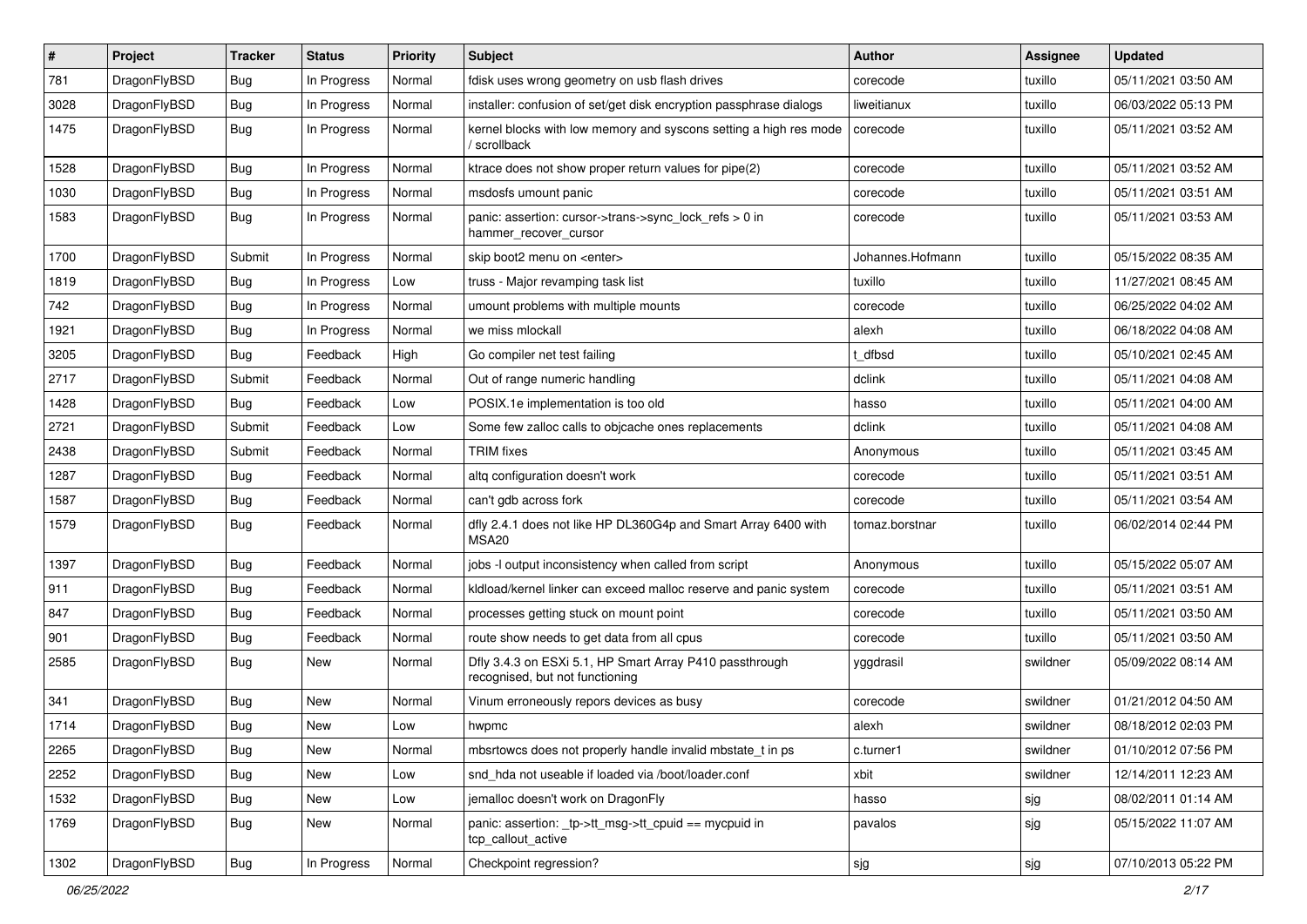| #    | Project      | <b>Tracker</b> | <b>Status</b> | <b>Priority</b> | Subject                                                                                                                                                  | <b>Author</b> | <b>Assignee</b> | <b>Updated</b>      |
|------|--------------|----------------|---------------|-----------------|----------------------------------------------------------------------------------------------------------------------------------------------------------|---------------|-----------------|---------------------|
| 2825 | DragonFlyBSD | <b>Bug</b>     | New           | High            | 3x dhclient = hanging system (objcache exhausted)                                                                                                        | jaccovonb     | sepherosa       | 05/11/2021 03:55 AM |
| 168  | DragonFlyBSD | <b>Bug</b>     | In Progress   | Normal          | Livelocked limit engaged while trying to setup IPW wireless                                                                                              | mschacht      | sepherosa       | 05/11/2021 04:05 AM |
| 600  | DragonFlyBSD | <b>Bug</b>     | New           | Low             | /sys/libkern/karc4random                                                                                                                                 | robin carey5  | profmakx        | 01/19/2015 03:07 AM |
| 2822 | DragonFlyBSD | <b>Bug</b>     | New           | Normal          | USB 3.0 stick throws "reading primary partition table: error<br>accessing offset 000[] for 152" error, while the stick works on any<br>other OS I tested | revuwa        | profmakx        | 06/29/2015 05:56 AM |
| 2746 | DragonFlyBSD | <b>Bug</b>     | New           | Normal          | some fraction of xterms started from the xmonad window manager<br>get killed with SIGALRM                                                                | isenmann      | profmakx        | 12/28/2014 02:51 AM |
| 679  | DragonFlyBSD | <b>Bug</b>     | <b>New</b>    | Low             | Netgraph backward compatibility for old *LEN constants                                                                                                   | nant          | nant            | 02/18/2014 05:45 AM |
| 2549 | DragonFlyBSD | Bug            | In Progress   | Normal          | netgraph7: Kernel page fault.                                                                                                                            | russiane39    | nant            | 05/10/2013 11:20 PM |
| 1969 | DragonFlyBSD | <b>Bug</b>     | New           | Normal          | pf-related network problem                                                                                                                               | pavalos       | lentferj        | 02/01/2011 06:57 PM |
| 385  | DragonFlyBSD | <b>Bug</b>     | Feedback      | Low             | Mail archive address removal                                                                                                                             | justin        | justin          | 03/09/2013 11:24 AM |
| 1946 | DragonFlyBSD | <b>Bug</b>     | <b>New</b>    | Normal          | ieee80211 panic                                                                                                                                          | pavalos       | josepht         | 01/27/2011 06:00 PM |
| 1964 | DragonFlyBSD | <b>Bug</b>     | New           | Normal          | iwn (panic assertion : wlan assert serialized)                                                                                                           | sjmm.ptr      | josepht         | 02/01/2011 12:57 PM |
| 2870 | DragonFlyBSD | <b>Bug</b>     | New           | High            | Broken text and icons when glamor acceleration is used                                                                                                   | 375gnu        | ftigeot         | 01/31/2016 12:13 AM |
| 3031 | DragonFlyBSD | Submit         | In Progress   | Normal          | Update drm/radeon to Linux 4.7.10 as much as possible                                                                                                    | davshao       | ftigeot         | 08/19/2021 12:33 PM |
| 1593 | DragonFlyBSD | <b>Bug</b>     | Feedback      | Normal          | panic: assertion: $ccb == ap > ap$ err $ccb$ in ahci put err $ccb$                                                                                       | ftigeot       | ftigeot         | 05/15/2022 05:09 AM |
| 2092 | DragonFlyBSD | <b>Bug</b>     | New           | Normal          | Panic: Bad link elm 0x next->prev != elm                                                                                                                 | masterblaster | dillon          | 12/04/2011 12:49 PM |
| 3154 | DragonFlyBSD | Submit         | New           | Normal          | Update serial handling in bootloader                                                                                                                     | ddegroot      | dillon          | 11/06/2018 11:21 PM |
| 2819 | DragonFlyBSD | <b>Bug</b>     | In Progress   | Normal          | Random micro system freezes after a week of uptime                                                                                                       | ftigeot       | dillon          | 08/16/2015 08:46 PM |
| 1411 | DragonFlyBSD | <b>Bug</b>     | Feedback      | Normal          | Burning doesn't work with ahci(4)                                                                                                                        | hasso         | dillon          | 05/11/2021 04:00 AM |
| 1831 | DragonFlyBSD | <b>Bug</b>     | Feedback      | High            | HAMMER "malloc limit exceeded" panic                                                                                                                     | eocallaghan   | dillon          | 06/04/2022 04:38 AM |
| 2037 | DragonFlyBSD | Bug            | Feedback      | Normal          | Panic Bad link elm while building packages                                                                                                               | ftigeot       | dillon          | 04/21/2011 07:20 AM |
| 1127 | DragonFlyBSD | <b>Bug</b>     | Feedback      | Low             | cdrom drive not detected                                                                                                                                 | tgr           | corecode        | 01/15/2015 08:55 AM |
| 1430 | DragonFlyBSD | <b>Bug</b>     | New           | Normal          | Buggy w(1)?                                                                                                                                              | hasso         | alexh           | 11/24/2010 08:09 AM |
| 1538 | DragonFlyBSD | <b>Bug</b>     | <b>New</b>    | Low             | mountroot should probe file systems                                                                                                                      | corecode      | alexh           | 11/24/2010 06:35 PM |
| 2353 | DragonFlyBSD | <b>Bug</b>     | In Progress   | Normal          | panic: assertion "gd->gd spinlocks $wr == 0$ " failed in<br>bsd4_schedulerclock                                                                          | jaydg         | alexh           | 11/28/2012 01:57 AM |
| 2100 | DragonFlyBSD | <b>Bug</b>     | Feedback      | Normal          | devfs related panic                                                                                                                                      | sepherosa     | alexh           | 07/10/2011 02:29 PM |
| 2657 | DragonFlyBSD | <b>Bug</b>     | New           | High            | Needs acl to migrate our servers                                                                                                                         | ferney        |                 | 03/31/2014 11:37 AM |
| 2565 | DragonFlyBSD | <b>Bug</b>     | New           | Normal          | "ifconfig ix0 up" panic                                                                                                                                  | ltpig402a     |                 | 06/03/2013 05:46 AM |
| 2931 | DragonFlyBSD | <b>Bug</b>     | <b>New</b>    | Low             | 'gdb' of 'vkernel' unable to print backtrace                                                                                                             | tofergus      |                 | 07/26/2016 01:51 PM |
| 2930 | DragonFlyBSD | <b>Bug</b>     | New           | High            | 'objcache' causes panic during 'nfs_readdir'                                                                                                             | tofergus      |                 | 07/26/2016 01:09 PM |
| 1990 | DragonFlyBSD | <b>Bug</b>     | New           | Normal          | /mnt too large to mount                                                                                                                                  | peur.neu      |                 | 02/16/2011 11:24 PM |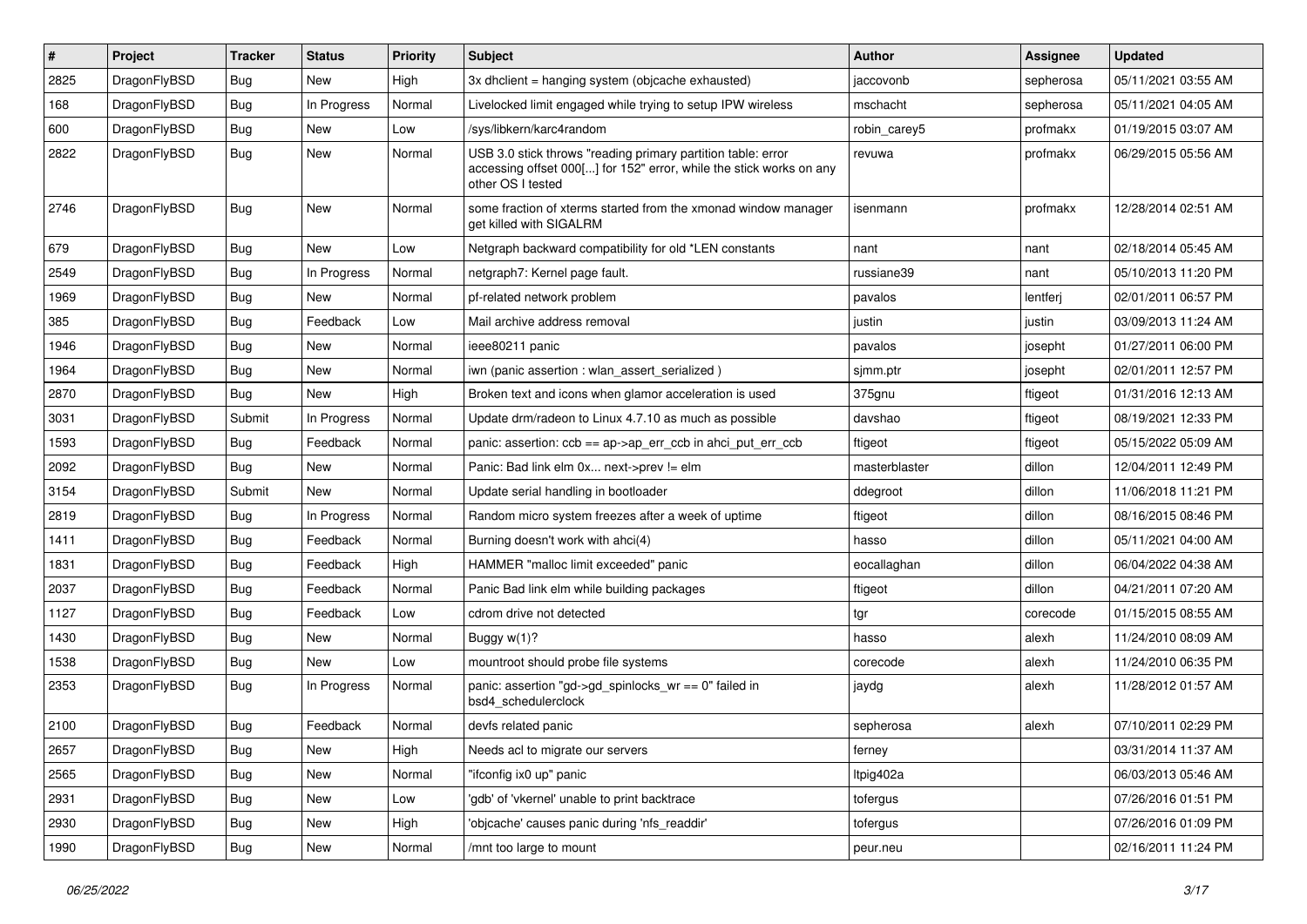| $\pmb{\#}$ | Project      | <b>Tracker</b> | <b>Status</b> | <b>Priority</b> | Subject                                                                                          | Author       | Assignee | <b>Updated</b>      |
|------------|--------------|----------------|---------------|-----------------|--------------------------------------------------------------------------------------------------|--------------|----------|---------------------|
| 2835       | DragonFlyBSD | Bug            | New           | Normal          | /usr/include/c++/5.0/bits/c++locale.h likes<br>POSIX_C_SOURCE>=200809                            | davshao      |          | 11/18/2015 03:40 AM |
| 599        | DragonFlyBSD | <b>Bug</b>     | New           | Urgent          | 1.9.0 reproducable panic                                                                         | pavalos      |          | 12/22/2010 01:08 AM |
| 2652       | DragonFlyBSD | Bug            | New           | Normal          | 189a0ff3761b47  ix: Implement MSI-X support locks up Lenovo<br>S10 Intel Atom n270               | davshao      |          | 05/14/2014 01:55 AM |
| 2107       | DragonFlyBSD | <b>Bug</b>     | <b>New</b>    | Normal          | 2.10.1 sata dvd drive issue                                                                      | ausppc       |          | 07/31/2011 08:41 PM |
| 2688       | DragonFlyBSD | Bug            | New           | Normal          | 67613368bdda7 Fix wrong checks for U4B presence Asrock Z77M<br>difficulty detecting USB keyboard | davshao      |          | 06/28/2014 07:08 PM |
| 2138       | DragonFlyBSD | <b>Bug</b>     | <b>New</b>    | Normal          | > 100% CPU usage                                                                                 | robin.carey1 |          | 09/26/2011 12:20 PM |
| 2816       | DragonFlyBSD | <b>Bug</b>     | New           | Normal          | A multitasking process being debugged can get stuck                                              | phma         |          | 05/19/2015 03:57 AM |
| 2117       | DragonFlyBSD | <b>Bug</b>     | New           | High            | ACPI and/or bce(4) problem with 2.11.0.673.g0d557 on HP DL380<br>G6                              | pauska       |          | 08/22/2011 10:15 AM |
| 3107       | DragonFlyBSD | Bug            | <b>New</b>    | Low             | ACPI interrupt storm when loading i915 on Lenovo T460                                            | oyvinht      |          | 07/15/2020 07:01 AM |
| 2568       | DragonFlyBSD | <b>Bug</b>     | New           | Normal          | <b>AHCI</b> panic                                                                                | josepht      |          | 06/07/2013 05:52 PM |
| 1923       | DragonFlyBSD | Bug            | New           | Normal          | Abysmal NFS performance with IPv6                                                                | ftigeot      |          | 12/05/2010 09:34 PM |
| 3135       | DragonFlyBSD | Submit         | New           | Normal          | Add EVFILT_RECV and EVFILT_SEND                                                                  | tautolog     |          | 05/25/2018 09:59 PM |
| 3227       | DragonFlyBSD | Submit         | New           | Normal          | Add HAMMER2 instructions in the installation medium README                                       | daftaupe     |          | 03/26/2020 03:34 PM |
| 3276       | DragonFlyBSD | Submit         | New           | Normal          | Add option controlling whether gpt expand expands the last partition<br>(needs testing)          | falsifian    |          | 07/10/2021 03:35 AM |
| 2423       | DragonFlyBSD | Bug            | New           | Urgent          | After multiple panics/locks, hitting KKASSERT in<br>hammer init cursor                           | rumcic       |          | 09/18/2012 02:28 AM |
| 3189       | DragonFlyBSD | <b>Bug</b>     | <b>New</b>    | Normal          | Allow DragonFly Mail Agent to accept an alternate config via<br>command line switch              | iang         |          | 08/16/2021 12:42 AM |
| 2921       | DragonFlyBSD | Submit         | New           | Normal          | Allow moused to accept userland mouse events                                                     | tautolog     |          | 05/11/2021 04:08 AM |
| 2430       | DragonFlyBSD | Bug            | New           | Normal          | Alternate Password Hash method                                                                   | robin.carey1 |          | 10/07/2012 06:28 AM |
| 1975       | DragonFlyBSD | Bug            | New           | Normal          | Applications seg fault in select() and poll()                                                    | rumcic       |          | 05/31/2022 02:58 PM |
| 2434       | DragonFlyBSD | Bug            | <b>New</b>    | Normal          | BTX Halted - Boot fails on USB/GUI                                                               | lucmv        |          | 10/17/2012 08:12 PM |
| 2630       | DragonFlyBSD | Bug            | New           | Normal          | Bring in latest iconv fixes from FreeBSD10 as well as csmapper<br>updates                        | tuxillo      |          | 05/11/2021 03:54 AM |
| 2210       | DragonFlyBSD | <b>Bug</b>     | New           | Normal          | Bugtracker cannot assign default project for new users                                           | ahuete.devel |          | 11/17/2011 11:30 AM |
| 1786       | DragonFlyBSD | <b>Bug</b>     | New           | Normal          | Calling NULL function pointer initiates panic loop                                               | sjg          |          | 10/11/2010 05:28 PM |
| 3313       | DragonFlyBSD | <b>Bug</b>     | New           | Normal          | Can't boot from my live USB at all. The kernel loading process<br>hangs.                         | rempas       |          | 06/03/2022 12:16 AM |
| 1961       | DragonFlyBSD | Bug            | <b>New</b>    | Normal          | Can't create dump from DDB                                                                       | shamaz       |          | 01/29/2011 09:02 PM |
| 2611       | DragonFlyBSD | Bug            | <b>New</b>    | Normal          | Change in IP address results in network not working                                              | phma         |          | 12/05/2013 07:55 PM |
| 1916       | DragonFlyBSD | <b>Bug</b>     | New           | Normal          | Constant crashes on x86 64 with UFS                                                              | lentferj     |          | 11/21/2010 07:40 PM |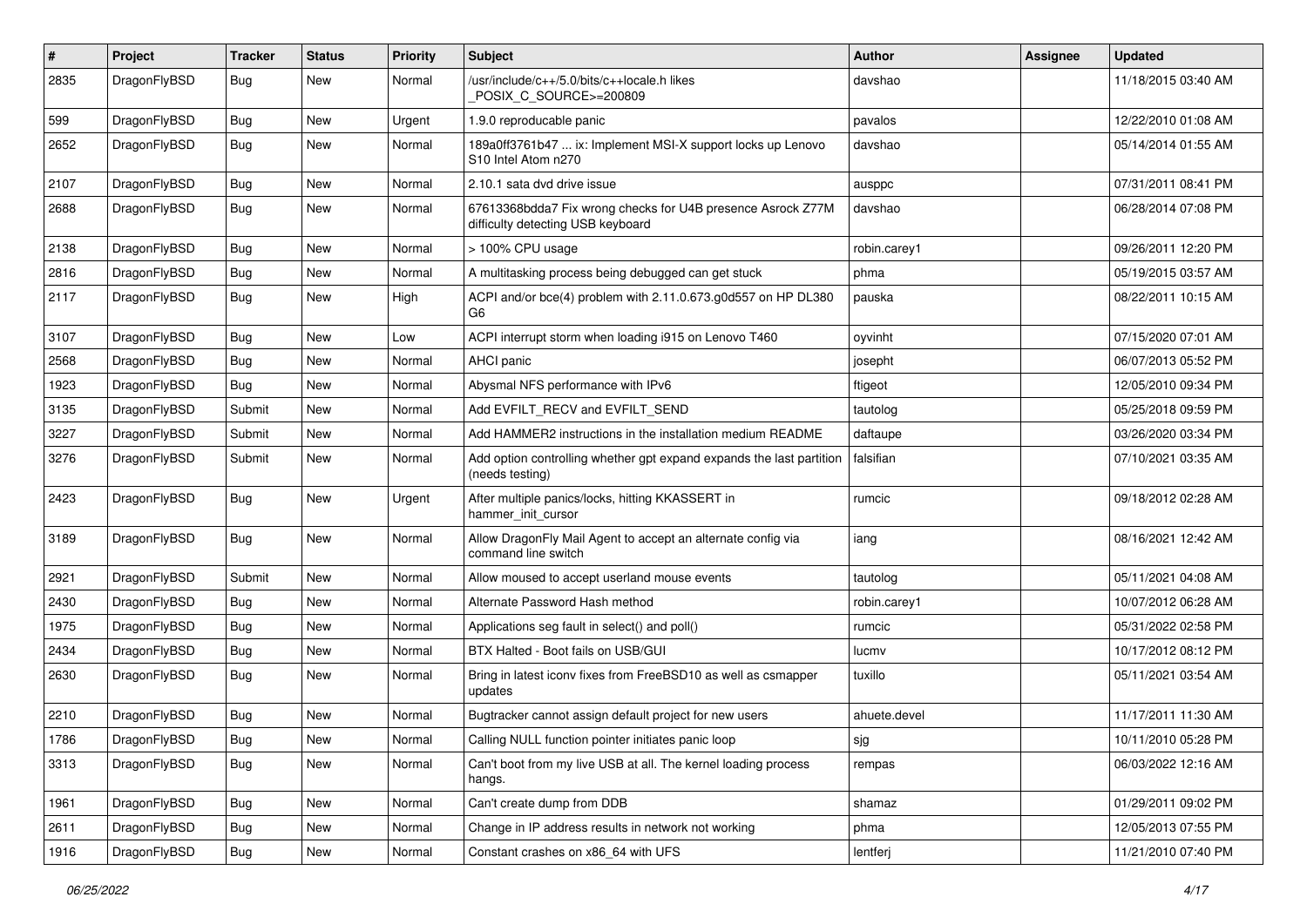| #    | Project      | <b>Tracker</b> | <b>Status</b> | <b>Priority</b> | <b>Subject</b>                                                                                            | Author        | Assignee | <b>Updated</b>      |
|------|--------------|----------------|---------------|-----------------|-----------------------------------------------------------------------------------------------------------|---------------|----------|---------------------|
| 3281 | DragonFlyBSD | Bug            | <b>New</b>    | Normal          | Crash after leaving unattended for a while                                                                | bhaible       |          | 07/10/2021 03:32 AM |
| 2444 | DragonFlyBSD | Bug            | <b>New</b>    | Normal          | Crash during Hammer overnight cleanup                                                                     | justin        |          | 11/04/2012 07:58 AM |
| 3208 | DragonFlyBSD | <b>Bug</b>     | New           | Normal          | Crash related to nfsd                                                                                     | tse           |          | 06/11/2020 05:52 AM |
| 2283 | DragonFlyBSD | Bug            | New           | Normal          | DFBSD DragonFly v2.13.0.957.g4f459 - pmap_release: page<br>should already be gone 0xc27120bc              | tuxillo       |          | 01/23/2012 03:03 AM |
| 2078 | DragonFlyBSD | <b>Bug</b>     | New           | Normal          | DFBSD i386 v2.11.0.201.g3ed2f - Panic during installworld into a<br>vn0 device                            | tuxillo       |          | 05/19/2011 07:50 PM |
| 2084 | DragonFlyBSD | <b>Bug</b>     | New           | Normal          | DFBSD v2.11.0.242.g4d317 - panic: zone: entry not free                                                    | tuxillo       |          | 07/03/2012 01:23 AM |
| 2129 | DragonFlyBSD | Bug            | <b>New</b>    | Normal          | DFBSD v2.11.0.661.gf9438 i386 - panic: lockmgr thrd_sleep                                                 | tuxillo       |          | 09/05/2011 09:49 AM |
| 2166 | DragonFlyBSD | Bug            | <b>New</b>    | Normal          | DFBSD v2.13.0.109.g05b9d - Strange lockups                                                                | tuxillo       |          | 10/29/2011 11:20 AM |
| 2171 | DragonFlyBSD | Bug            | <b>New</b>    | Normal          | DFBSD v2.13.0.151.gdc8442 - panic: assertion "(*ptep &<br>$(PG$ MANAGED PG_V)) == PG_V"                   | tuxillo       |          | 11/04/2011 05:06 PM |
| 1959 | DragonFlyBSD | <b>Bug</b>     | <b>New</b>    | Normal          | DFBSD v2.9.1.422.gc98f2 - Panic during boot - IPv6 and PF                                                 | tuxillo       |          | 01/13/2011 03:37 AM |
| 2498 | DragonFlyBSD | <b>Bug</b>     | New           | Normal          | DFBSD v3.2.2-RELEASE - LIST_FIRST(&bp->b_dep) == NULL"<br>failed in vfs_vmio_release                      | tuxillo       |          | 05/31/2022 04:09 PM |
| 2495 | DragonFlyBSD | <b>Bug</b>     | New           | High            | DFBSD v3.3.0.960.g553fe7 - ocnt != 0" failed in<br>prop_object_release                                    | tuxillo       |          | 05/31/2022 04:08 PM |
| 2595 | DragonFlyBSD | Bug            | New           | Normal          | DragonFly 3.4.3 crashes on SUN Blade X6250 with Qlogic ISP 2432<br>FC card                                | Turvamies     |          | 10/07/2013 11:53 AM |
| 2619 | DragonFlyBSD | Bug            | <b>New</b>    | Normal          | Dragon Fly 3.6 can't be installed on a 6TB volume                                                         | ftigeot       |          | 02/23/2014 11:55 PM |
| 3197 | DragonFlyBSD | <b>Bug</b>     | <b>New</b>    | Normal          | DragonFly upgrades                                                                                        | tse           |          | 04/18/2020 04:18 PM |
| 3124 | DragonFlyBSD | <b>Bug</b>     | New           | High            | DragonFlyBSD 5.0.2 with Hammer2 with UEFI install doesn't boot                                            | wiesl         |          | 06/18/2019 05:07 AM |
| 3147 | DragonFlyBSD | Submit         | <b>New</b>    | Normal          | Enable headless installation                                                                              | ddegroot      |          | 10/09/2018 01:25 PM |
| 2799 | DragonFlyBSD | <b>Bug</b>     | New           | Normal          | Fatal trap 12 caused by moused(8) -p/dev/cual0                                                            | opvalues      |          | 03/04/2015 11:01 PM |
| 2072 | DragonFlyBSD | Bug            | <b>New</b>    | Normal          | Fatal trap 12: stopped at lwkt_send_ipiq3                                                                 | rumcic        |          | 05/17/2011 04:12 AM |
| 3266 | DragonFlyBSD | <b>Bug</b>     | New           | High            | Filesystems broken due to "KKASSERT(count &<br>TOK_COUNTMASK);"                                           | tkusumi       |          | 03/15/2021 01:21 PM |
| 3201 | DragonFlyBSD | Submit         | <b>New</b>    | Normal          | Fixes make search display                                                                                 | htse          |          | 08/20/2021 04:02 PM |
| 1877 | DragonFlyBSD | <b>Bug</b>     | <b>New</b>    | Normal          | Freeze during 1st hammer cleanup after new install                                                        | elekktretterr |          | 05/15/2022 11:43 AM |
| 1947 | DragonFlyBSD | <b>Bug</b>     | New           | Low             | GA-880GM-UD2H (rev. 1.3) AHCI fails to detect disks at the end of<br>the RAID controller                  | eocallaghan   |          | 11/27/2021 08:46 AM |
| 2674 | DragonFlyBSD | Bug            | New           | Normal          | <b>GPT Support</b>                                                                                        | ftigeot       |          | 12/28/2015 02:54 PM |
| 3301 | DragonFlyBSD | <b>Bug</b>     | New           | Normal          | Gkrellm from the packages is not showing logged in users in main<br>window, logged in users always $== 0$ | adrian        |          | 01/08/2022 04:24 AM |
| 3047 | DragonFlyBSD | <b>Bug</b>     | New           | Normal          | HAMMER critical write error                                                                               | samuel        |          | 06/19/2019 09:50 AM |
| 2898 | DragonFlyBSD | <b>Bug</b>     | New           | Normal          | <b>HAMMER</b> panic                                                                                       | pavalos       |          | 11/03/2018 07:05 AM |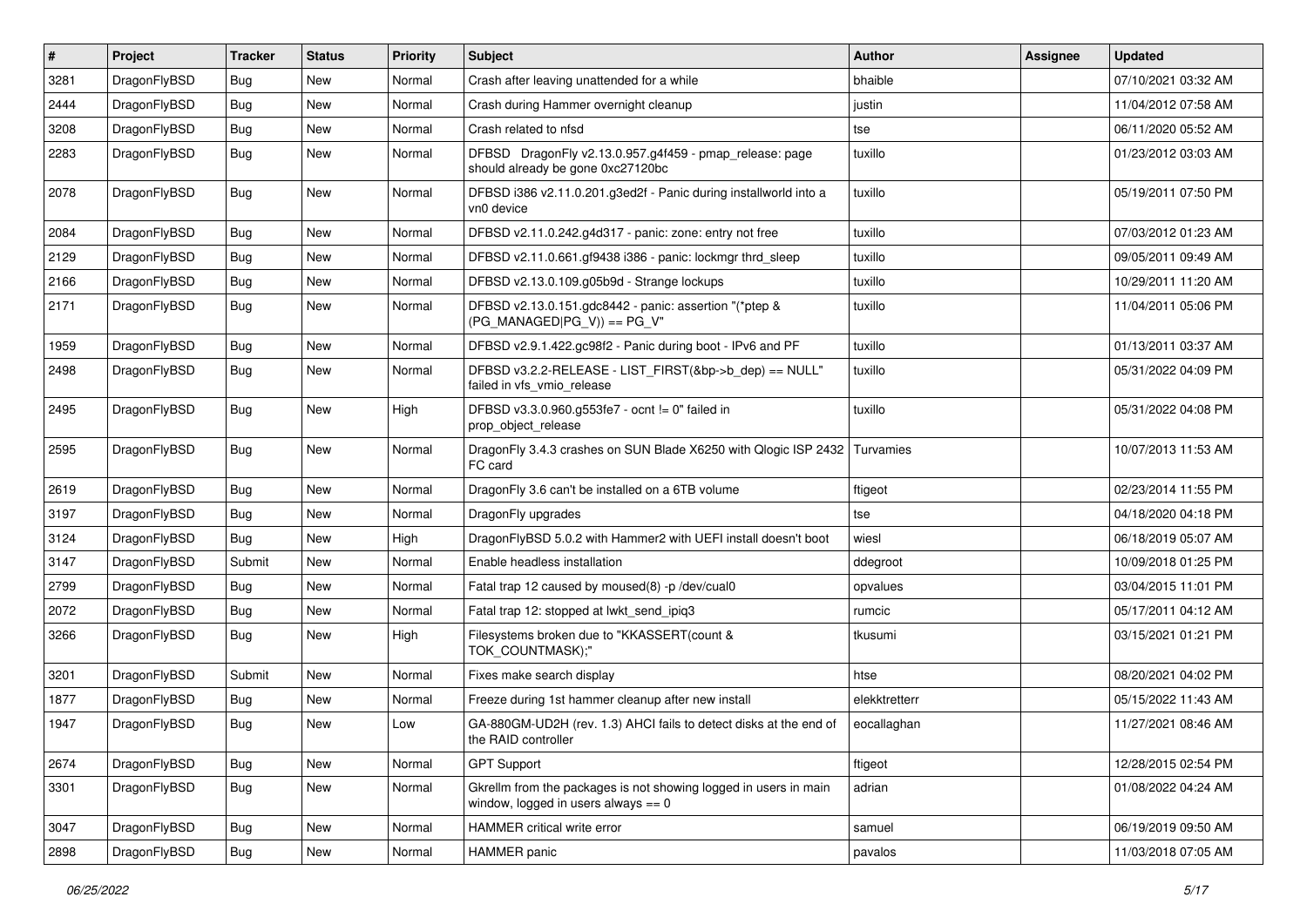| $\sharp$ | Project      | <b>Tracker</b> | <b>Status</b> | <b>Priority</b> | <b>Subject</b>                                                                                                                                              | <b>Author</b> | Assignee | <b>Updated</b>      |
|----------|--------------|----------------|---------------|-----------------|-------------------------------------------------------------------------------------------------------------------------------------------------------------|---------------|----------|---------------------|
| 2647     | DragonFlyBSD | <b>Bug</b>     | <b>New</b>    | Normal          | HAMMER panic on 3.6.0                                                                                                                                       | tuxillo       |          | 05/11/2021 03:54 AM |
| 2863     | DragonFlyBSD | <b>Bug</b>     | New           | Normal          | HAMMER synch tid is zero                                                                                                                                    | shamaz        |          | 12/12/2015 11:24 PM |
| 2287     | DragonFlyBSD | <b>Bug</b>     | <b>New</b>    | Normal          | HAMMER(ROOT) Illegal UNDO TAIL signature at<br>300000001967c000                                                                                             | y0n3t4n1      |          | 11/07/2018 01:22 AM |
| 3249     | DragonFlyBSD | <b>Bug</b>     | <b>New</b>    | Normal          | HAMMER2 fsync(2) not working properly                                                                                                                       | tkusumi       |          | 09/21/2020 07:07 AM |
| 3246     | DragonFlyBSD | <b>Bug</b>     | <b>New</b>    | Normal          | HAMMER2 unable to handle ENOSPC properly                                                                                                                    | tkusumi       |          | 09/04/2020 11:11 AM |
| 2803     | DragonFlyBSD | <b>Bug</b>     | <b>New</b>    | Normal          | HAMMER: Warning: UNDO area too small!                                                                                                                       | ftigeot       |          | 03/11/2015 03:42 PM |
| 2852     | DragonFlyBSD | Bug            | <b>New</b>    | Normal          | Hammer File System - hangs on undo during system boot / mount -<br>will not recover on DragonFlyBSD newer than 3.6.0                                        | abale         |          | 05/11/2021 04:07 AM |
| 1907     | DragonFlyBSD | Bug            | New           | Normal          | Hammer crash in hammer_flusher_flush()                                                                                                                      | swildner      |          | 11/11/2010 05:07 AM |
| 3194     | DragonFlyBSD | Bug            | <b>New</b>    | High            | Hammer kernel crash on mirror-stream of PFS after upgrade<br>(assertion "cursor->flags &<br>HAMMER_CURSOR_ITERATE_CHECK" failed in<br>hammer_btree_iterate) | Anonymous     |          | 06/29/2019 01:32 PM |
| 2915     | DragonFlyBSD | <b>Bug</b>     | <b>New</b>    | High            | Hammer mirror-copy problem                                                                                                                                  | t dfbsd       |          | 08/25/2016 05:28 AM |
| 2738     | DragonFlyBSD | Bug            | <b>New</b>    | Normal          | Hammer: Strange behavior when trying to recover old version of<br>moved file                                                                                | roland        |          | 11/20/2014 08:02 AM |
| 3215     | DragonFlyBSD | <b>Bug</b>     | <b>New</b>    | Normal          | Hang in tcdrain(3) after write(3)                                                                                                                           | noloader      |          | 11/25/2019 03:08 PM |
| 1882     | DragonFlyBSD | <b>Bug</b>     | <b>New</b>    | Low             | Idea for handling new USB vendor/device codes                                                                                                               | bmk           |          | 10/20/2010 12:15 PM |
| 2535     | DragonFlyBSD | <b>Bug</b>     | <b>New</b>    | Normal          | Imap processes apparentlt blocked on disk I/O                                                                                                               | ftigeot       |          | 04/02/2013 09:31 AM |
| 1836     | DragonFlyBSD | <b>Bug</b>     | New           | Normal          | Incorrect TCP checksum show up in tcpdump                                                                                                                   | robgar1       |          | 05/15/2022 11:22 AM |
| 2858     | DragonFlyBSD | <b>Bug</b>     | New           | Low             | Installer "Local or UTC" question should have "No" selected by<br>default.                                                                                  | cgag          |          | 12/02/2015 01:18 PM |
| 2859     | DragonFlyBSD | Bug            | New           | Low             | Installer configuration menu always highlights "Select timezone", no<br>matter which step was last completed.                                               | cgag          |          | 12/02/2015 01:54 PM |
| 3120     | DragonFlyBSD | <b>Bug</b>     | <b>New</b>    | Normal          | Intel AC 8260 firmware does not load                                                                                                                        | Vintodrimmer  |          | 08/28/2018 03:30 AM |
| 2994     | DragonFlyBSD | Bug            | <b>New</b>    | Normal          | Intermittent boot hangs after git: hammer - HAMMER Version 7                                                                                                | davshao       |          | 03/30/2017 02:06 PM |
| 1192     | DragonFlyBSD | Submit         | New           | Normal          | KKASSERTs in sys/kern/uipc {msg,socket}.c are too strict                                                                                                    | rumcic        |          | 05/11/2021 04:07 AM |
| 3280     | DragonFlyBSD | Bug            | <b>New</b>    | Normal          | KMS console and i915(4) not working in 6.0                                                                                                                  | cmusser       |          | 07/10/2021 03:35 AM |
| 2473     | DragonFlyBSD | <b>Bug</b>     | <b>New</b>    | Normal          | Kernel crash when trying to up the wpi0 device (Dfly<br>v3.3.0.758.g47388-DEVELOPMENT)                                                                      | tomaz         |          | 02/24/2014 08:50 AM |
| 2250     | DragonFlyBSD | <b>Bug</b>     | <b>New</b>    | Normal          | Kernel panic                                                                                                                                                | adamk         |          | 11/23/2018 01:10 AM |
| 3247     | DragonFlyBSD | Bug            | New           | Normal          | Kernel panic doing nothing much                                                                                                                             | phma          |          | 09/12/2020 11:40 PM |
| 1594     | DragonFlyBSD | <b>Bug</b>     | <b>New</b>    | Normal          | Kernel panic during boot from Live CD on Dell E6400                                                                                                         | bodie         |          | 05/11/2021 03:54 AM |
| 2891     | DragonFlyBSD | <b>Bug</b>     | New           | Normal          | Kernel panic in IEEE802.11 related code                                                                                                                     | shamaz        |          | 05/29/2016 05:49 PM |
| 3235     | DragonFlyBSD | <b>Bug</b>     | New           | Normal          | Kernel panic in devfs_vnops.c                                                                                                                               | mneumann      |          | 04/28/2020 07:00 AM |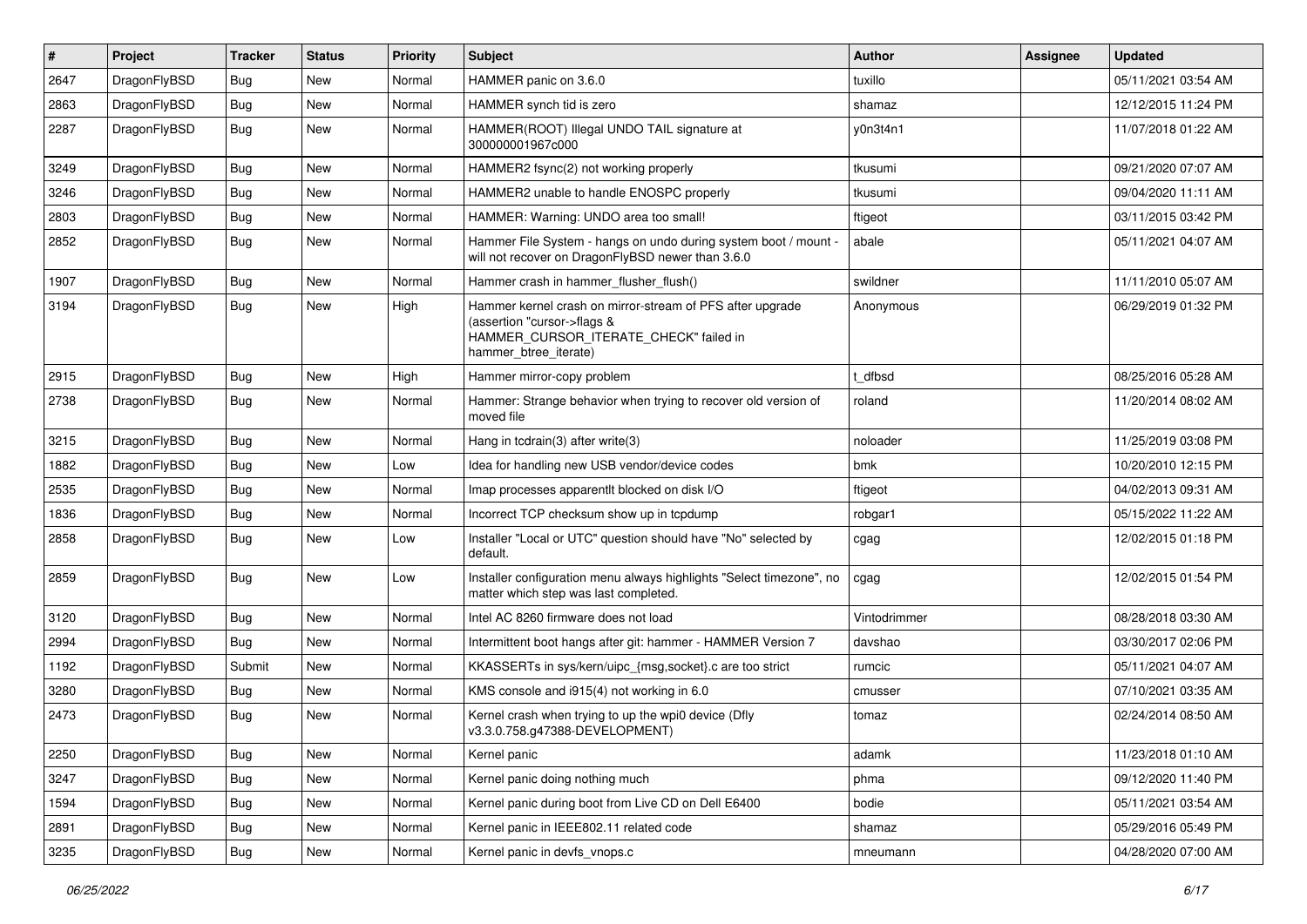| $\vert$ # | Project      | <b>Tracker</b> | <b>Status</b> | <b>Priority</b> | <b>Subject</b>                                                                                | <b>Author</b> | Assignee | <b>Updated</b>      |
|-----------|--------------|----------------|---------------|-----------------|-----------------------------------------------------------------------------------------------|---------------|----------|---------------------|
| 3224      | DragonFlyBSD | <b>Bug</b>     | <b>New</b>    | Normal          | Kernel panic when trying to ping6                                                             | zhtw          |          | 03/08/2020 08:55 AM |
| 3129      | DragonFlyBSD | Bug            | <b>New</b>    | High            | Kernel panic with 5.2.0 on A2SDi-4C-HLN4F                                                     | stateless     |          | 04/24/2018 12:50 AM |
| 2052      | DragonFlyBSD | Bug            | New           | Normal          | Kernel panic: CPU APIC ID out of range                                                        | Anonymous     |          | 05/02/2011 11:06 AM |
| 2421      | DragonFlyBSD | <b>Bug</b>     | <b>New</b>    | High            | Kernel panic: vm fault: page 0xc0f70000 not busy!                                             | lentferj      |          | 10/03/2012 08:16 AM |
| 3218      | DragonFlyBSD | Bug            | <b>New</b>    | Normal          | Kernel panics are not sent to comconsole when booted over EFI                                 | mqudsi        |          | 12/02/2019 08:52 PM |
| 1899      | DragonFlyBSD | Bug            | <b>New</b>    | Normal          | Keyboard doesn't work                                                                         | fransm        |          | 05/15/2022 03:32 PM |
| 2004      | DragonFlyBSD | Bug            | <b>New</b>    | Normal          | LWKT WAIT IPIQ panic                                                                          | steve         |          | 03/08/2011 05:46 PM |
| 3165      | DragonFlyBSD | <b>Bug</b>     | <b>New</b>    | Normal          | Looping at boot time                                                                          | gop           |          | 12/28/2018 01:04 PM |
| 2887      | DragonFlyBSD | Bug            | New           | Low             | Missing extattr namespace to string and<br>extattr_string_to_namespace functions              | rubenk        |          | 02/06/2016 05:09 AM |
| 1463      | DragonFlyBSD | Bug            | <b>New</b>    | Normal          | Mountroot before drives are initialized                                                       | elekktretterr |          | 12/07/2010 01:30 PM |
| 1695      | DragonFlyBSD | Bug            | <b>New</b>    | Normal          | NFS-related system breakdown                                                                  | Anonymous     |          | 04/10/2014 12:35 AM |
| 1774      | DragonFlyBSD | <b>Bug</b>     | <b>New</b>    | Normal          | New IP header cleanup branch available for testing                                            | dillon        |          | 05/15/2022 10:59 AM |
| 2051      | DragonFlyBSD | <b>Bug</b>     | New           | Normal          | No ipv6 lan route entry created on 2.10                                                       | ftigeot       |          | 04/21/2011 10:37 AM |
| 2161      | DragonFlyBSD | Bug            | <b>New</b>    | Normal          | Outdated xorg.conf file gets installed into etc and screws up mouse                           | eocallaghan   |          | 10/27/2011 01:51 PM |
| 3101      | DragonFlyBSD | Bug            | <b>New</b>    | Low             | PFI CGI install not working in dragonflybsd 5.0.1 USB install                                 | bnegre82      |          | 05/11/2021 04:14 AM |
| 3199      | DragonFlyBSD | Bug            | New           | Normal          | PFS label not found panic                                                                     | tse           |          | 08/21/2019 03:51 AM |
| 2812      | DragonFlyBSD | Bug            | <b>New</b>    | Normal          | Panic on Intel DE3815TYKHE                                                                    | tmorp         |          | 05/14/2015 03:14 PM |
| 2071      | DragonFlyBSD | Bug            | <b>New</b>    | High            | Panic on assertion: $(int)(flag->seq - seq) > 0$ in hammer flusher flush<br>after inode error | vsrinivas     |          | 06/12/2011 07:59 AM |
| 1939      | DragonFlyBSD | Bug            | <b>New</b>    | Normal          | Panic on nightly build and stress test box                                                    | lentferj      |          | 12/18/2010 08:41 AM |
| 1873      | DragonFlyBSD | Bug            | <b>New</b>    | Normal          | Panic upon usb mouse detach and reattaching                                                   | rumcic        |          | 02/01/2011 09:53 AM |
| 2641      | DragonFlyBSD | Bug            | New           | Normal          | Panic when loading natapci as module                                                          | tuxillo       |          | 05/11/2021 03:54 AM |
| 2020      | DragonFlyBSD | <b>Bug</b>     | <b>New</b>    | Low             | Port brcm80211 driver from Linux to DragonFly BSD                                             | studer        |          | 03/05/2011 10:54 PM |
| 3117      | DragonFlyBSD | Bug            | <b>New</b>    | Normal          | Problem with colours if "intel" video-driver used                                             | dpostolov     |          | 01/07/2018 11:35 PM |
| 2881      | DragonFlyBSD | <b>Bug</b>     | <b>New</b>    | Normal          | Pulseaudio hangs/resets system when starting X11                                              | mneumann      |          | 01/09/2016 03:08 AM |
| 3134      | DragonFlyBSD | Bug            | <b>New</b>    | Normal          | RFC 3021 (/31 networks) appear to be unsupported                                              | jailbird      |          | 05/16/2018 11:03 PM |
| 2509      | DragonFlyBSD | Bug            | <b>New</b>    | Normal          | Redefinition of DIRBLKSIZ in restore(8)                                                       | swildner      |          | 06/04/2022 04:40 AM |
| 2933      | DragonFlyBSD | Submit         | <b>New</b>    | Normal          | Remove unix domain socket support from cat(1)                                                 | sevan         |          | 08/01/2016 08:10 PM |
| 2629      | DragonFlyBSD | Bug            | <b>New</b>    | Normal          | Replace gcc44 with llvm34, clang34, and libc++                                                | tuxillo       |          | 06/02/2014 02:30 PM |
| 3298      | DragonFlyBSD | Bug            | New           | Normal          | Running "w" and having logged in via XDM through VNC, "w" prints<br>an extra error message    | piecuch       |          | 10/25/2021 09:16 AM |
| 3029      | DragonFlyBSD | Bug            | <b>New</b>    | Normal          | Running DflyBSD 4.8 on FreeBSD bhyve as a guest                                               | iron          |          | 05/13/2022 04:33 AM |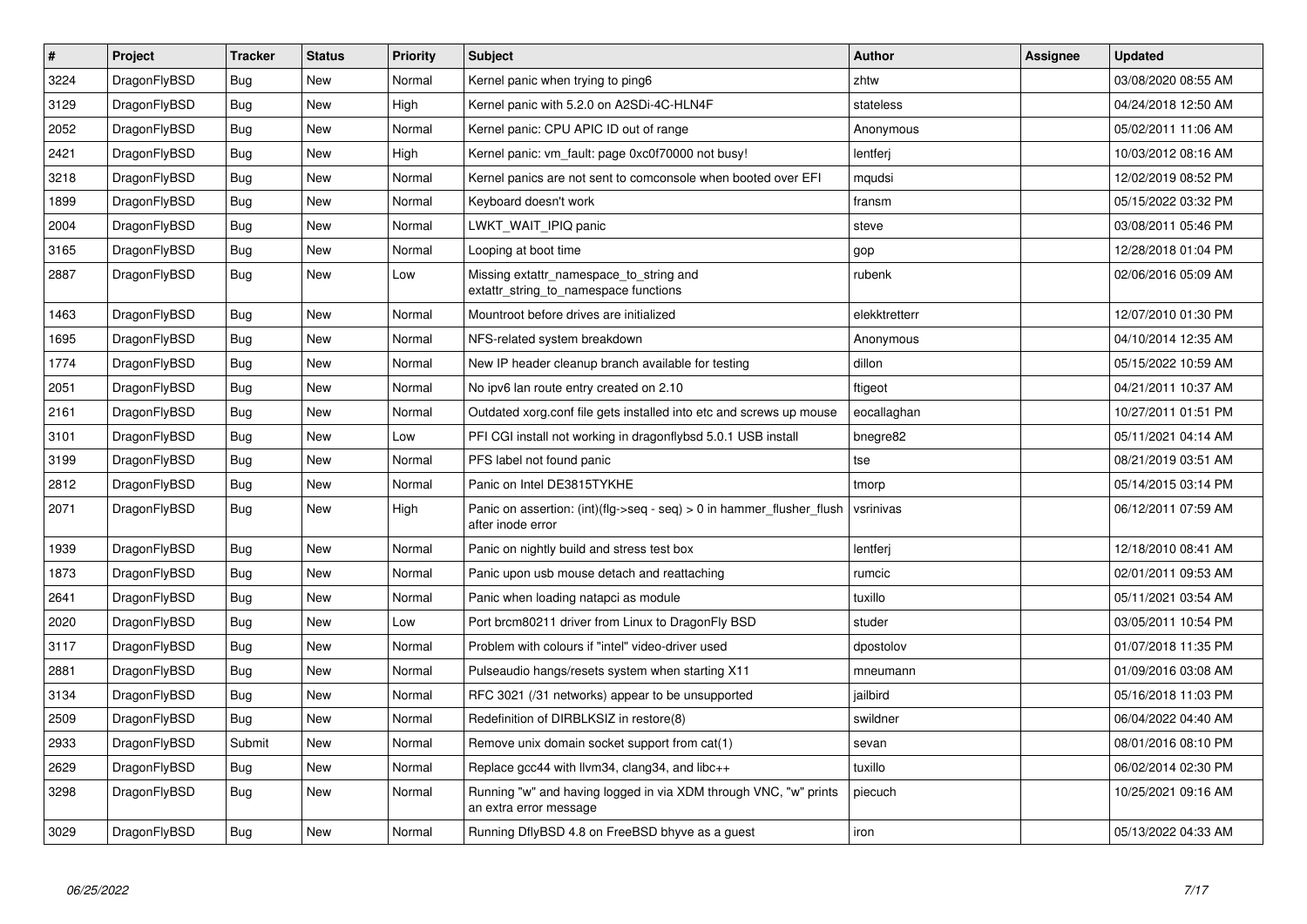| #    | Project      | <b>Tracker</b> | <b>Status</b> | <b>Priority</b> | <b>Subject</b>                                                                             | <b>Author</b>   | Assignee | <b>Updated</b>      |
|------|--------------|----------------|---------------|-----------------|--------------------------------------------------------------------------------------------|-----------------|----------|---------------------|
| 3300 | DragonFlyBSD | Bug            | <b>New</b>    | Normal          | Running Xvnc from TigerVNC package through the INETD daemon<br>in TCP WAIT mode fails hard | adrian          |          | 01/08/2022 04:25 AM |
| 2095 | DragonFlyBSD | Bug            | <b>New</b>    | Low             | Running installer post-install: Unsupported DFUI transport "                               | greenrd         |          | 06/26/2011 09:20 AM |
| 2587 | DragonFlyBSD | Bug            | <b>New</b>    | Normal          | SATA DVD writer not detected by DragonFly                                                  | srussell        |          | 09/04/2020 08:55 AM |
| 1194 | DragonFlyBSD | <b>Bug</b>     | <b>New</b>    | Normal          | SCSI errors while trying to copy photos from my camera                                     | elekktretterr   |          | 01/14/2015 04:39 PM |
| 3243 | DragonFlyBSD | <b>Bug</b>     | New           | Normal          | SMART status not reported properly for SSD disks                                           | daftaupe        |          | 09/09/2020 11:03 PM |
| 3278 | DragonFlyBSD | Bug            | <b>New</b>    | Normal          | Second screen image is distorted                                                           | arcade@b1t.name |          | 07/10/2021 03:36 AM |
| 2094 | DragonFlyBSD | <b>Bug</b>     | <b>New</b>    | Normal          | Segfault when gdb printing backtrace from core dump                                        | greenrd         |          | 06/25/2011 04:14 PM |
| 1313 | DragonFlyBSD | Bug            | <b>New</b>    | Low             | Signal code in kernel needs major overhaul (signal queues,<br>si_code, si_addr)            | hasso           |          | 05/11/2021 04:00 AM |
| 2529 | DragonFlyBSD | <b>Bug</b>     | <b>New</b>    | Low             | Sundance network adapter is not detected and attached                                      | kworr           |          | 03/25/2013 02:29 AM |
| 1884 | DragonFlyBSD | Bug            | New           | Normal          | System completely freezes while listening music (devbuf: malloc<br>limit exceeded)         | shamaz          |          | 01/24/2011 05:00 PM |
| 2308 | DragonFlyBSD | <b>Bug</b>     | <b>New</b>    | Normal          | System freeze when unloading snd_hda                                                       | jaydg           |          | 02/19/2012 07:15 AM |
| 3157 | DragonFlyBSD | Bug            | <b>New</b>    | Normal          | TP-Link UE300 not working in 5.2-RELEASE                                                   | tuxillo         |          | 11/15/2018 02:08 PM |
| 2820 | DragonFlyBSD | Bug            | <b>New</b>    | Normal          | TP-Link USB Wi-Fi adapter cannot be reattached to the system                               | shamaz          |          | 05/22/2015 09:45 PM |
| 1982 | DragonFlyBSD | <b>Bug</b>     | <b>New</b>    | Low             | There is no linuxulator on x86-64                                                          | herrgard        |          | 05/31/2022 02:25 PM |
| 2371 | DragonFlyBSD | Bug            | <b>New</b>    | Normal          | Timezone problem with America/Sao_Paulo                                                    | raitech         |          | 05/17/2012 01:42 PM |
| 2153 | DragonFlyBSD | <b>Bug</b>     | <b>New</b>    | Normal          | Too many unuseful warnings at boot                                                         | juanfra684      |          | 10/18/2011 10:16 PM |
| 3311 | DragonFlyBSD | Bug            | <b>New</b>    | Low             | TrueCrypt support may cause kernel crash                                                   | arcade@b1t.name |          | 04/29/2022 06:19 AM |
| 3139 | DragonFlyBSD | <b>Bug</b>     | <b>New</b>    | Normal          | USB Mouse Does Not Work in DragonflyBSD guest on VirtualBox                                | chiguy1256      |          | 06/24/2018 10:14 PM |
| 2802 | DragonFlyBSD | <b>Bug</b>     | <b>New</b>    | Normal          | USB Wifi urtwn0 crash from cd boot                                                         | opvalues        |          | 03/10/2015 01:07 AM |
| 2077 | DragonFlyBSD | <b>Bug</b>     | <b>New</b>    | Normal          | USB devices conflicting                                                                    | srussell        |          | 05/17/2011 05:12 PM |
| 2061 | DragonFlyBSD | <b>Bug</b>     | <b>New</b>    | Normal          | USB keyboard boot panic                                                                    | sjg             |          | 05/04/2012 12:20 AM |
| 2675 | DragonFlyBSD | <b>Bug</b>     | <b>New</b>    | Low             | Ultimate N WiFi Link 5300 get iwn_intr: fatal firmware error on 5GHz                       | revuwa          |          | 05/11/2021 04:07 AM |
| 2316 | DragonFlyBSD | <b>Bug</b>     | <b>New</b>    | Normal          | Ungraceful invalid password handling for adding a new user in the<br>installer             | rune            |          | 04/27/2012 11:23 PM |
| 2622 | DragonFlyBSD | Bug            | <b>New</b>    | Normal          | VAIO FIT15E fn keys support                                                                | nonsolosoft     |          | 12/31/2013 01:31 AM |
| 2125 | DragonFlyBSD | <b>Bug</b>     | <b>New</b>    | Normal          | Weird garbage in dmesg                                                                     | herrgard        |          | 08/30/2011 08:04 PM |
| 3302 | DragonFlyBSD | <b>Bug</b>     | New           | Normal          | Will not boot on System76 Lemur Pro (lemp10)                                               | piecuch         |          | 11/03/2021 10:21 AM |
| 3284 | DragonFlyBSD | <b>Bug</b>     | New           | Normal          | Wrong towlower() result for U+038A                                                         | bhaible         |          | 07/10/2021 03:34 AM |
| 2808 | DragonFlyBSD | <b>Bug</b>     | New           | Normal          | X freeze by switching between X and VT - results in black screen                           | lukesky333      |          | 05/11/2021 03:55 AM |
| 2311 | DragonFlyBSD | <b>Bug</b>     | New           | Normal          | Xorg crash having something to do with drm                                                 | phma            |          | 02/22/2012 09:59 AM |
| 3226 | DragonFlyBSD | <b>Bug</b>     | New           | Normal          | Xorg freezes in vm: thread stuck in "objtrm1"                                              | peeter          |          | 04/08/2020 02:10 AM |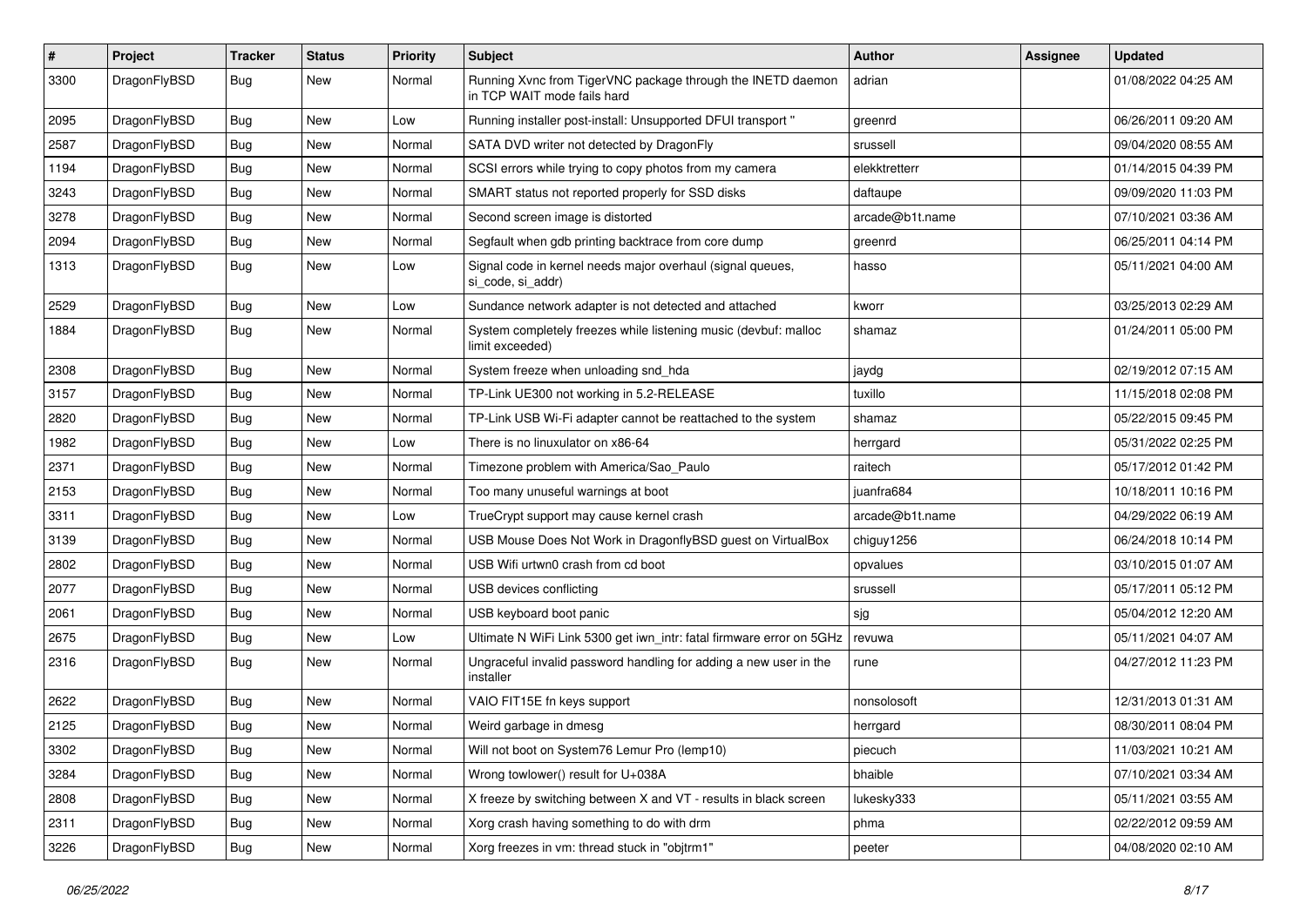| #    | Project      | <b>Tracker</b> | <b>Status</b> | <b>Priority</b> | Subject                                                                                         | <b>Author</b>     | Assignee | <b>Updated</b>      |
|------|--------------|----------------|---------------|-----------------|-------------------------------------------------------------------------------------------------|-------------------|----------|---------------------|
| 2098 | DragonFlyBSD | Submit         | <b>New</b>    | Normal          | [PATCH] correct ath man page example<br>(/usr/src/share/man/man4/ath.4)                         | nobody            |          | 11/15/2011 12:27 AM |
| 2122 | DragonFlyBSD | Submit         | <b>New</b>    | Normal          | [Review] Fixes to the VFS layer                                                                 | ftigeot           |          | 05/31/2022 03:25 PM |
| 2878 | DragonFlyBSD | Bug            | New           | Low             | [fix] CCVER problem when using clang and cpu extensions<br>(intrinsics)                         | arcade@b1t.name   |          | 06/24/2016 04:25 AM |
| 2115 | DragonFlyBSD | <b>Bug</b>     | <b>New</b>    | Normal          | [msk] system freeze after receive some paquet                                                   | bsdsx             |          | 08/22/2011 10:22 AM |
| 2306 | DragonFlyBSD | <b>Bug</b>     | <b>New</b>    | Normal          | a crash starts the kernel debugger in text mode, but just reboots in X                          | phma              |          | 02/11/2012 08:02 PM |
| 3143 | DragonFlyBSD | <b>Bug</b>     | <b>New</b>    | Normal          | assertion "0" failed in hammer2 inode xop chain sync                                            | cbin              |          | 07/18/2018 12:50 PM |
| 1246 | DragonFlyBSD | <b>Bug</b>     | <b>New</b>    | Normal          | bad resolution (monitor desync) with livedvd                                                    | Przem0l           |          | 02/18/2014 06:29 AM |
| 1525 | DragonFlyBSD | <b>Bug</b>     | <b>New</b>    | Normal          | boehm-gc problems                                                                               | hasso             |          | 10/13/2012 07:13 PM |
| 2680 | DragonFlyBSD | <b>Bug</b>     | <b>New</b>    | Low             | boot0cfg update makes box unbootable                                                            | herrgard          |          | 06/10/2014 06:02 AM |
| 3006 | DragonFlyBSD | Bug            | New           | Normal          | boot0cfg: panic in kern_udev.c in function _udev_dict_set_cstr when<br>installing in VirtualBox | MichiGreat        |          | 04/01/2017 02:22 PM |
| 2882 | DragonFlyBSD | <b>Bug</b>     | <b>New</b>    | Low             | bridge sends packets from individual interfaces                                                 | arcade@b1t.name   |          | 01/09/2016 12:43 PM |
| 2531 | DragonFlyBSD | <b>Bug</b>     | <b>New</b>    | Normal          | camcontrol fails to disable APM                                                                 | m.lombardi85      |          | 03/23/2013 12:28 PM |
| 2924 | DragonFlyBSD | <b>Bug</b>     | <b>New</b>    | Normal          | cat -v fails to tag characters in extended table with M- prefix with<br>some locales            | sevan             |          | 07/11/2016 07:18 AM |
| 3240 | DragonFlyBSD | <b>Bug</b>     | <b>New</b>    | High            | compile error because of openssl with /usr/dports/security/rhash for<br>mysql 8 install         | <b>UlasSAYGIN</b> |          | 06/04/2020 08:05 AM |
| 2389 | DragonFlyBSD | <b>Bug</b>     | <b>New</b>    | Normal          | computer crashed while listing processes                                                        | phma              |          | 06/18/2012 02:49 PM |
| 2712 | DragonFlyBSD | Bug            | <b>New</b>    | Normal          | connect(2) returns EINVAL when retrying after ECONNREFUSED                                      | jorisgio          |          | 08/14/2014 05:31 PM |
| 2621 | DragonFlyBSD | Bug            | <b>New</b>    | Normal          | core dump using cdrom                                                                           | nonsolosoft       |          | 12/27/2013 12:43 AM |
| 3110 | DragonFlyBSD | Bug            | <b>New</b>    | Normal          | crash with ipfw3 under load                                                                     | bnegre82          |          | 12/09/2017 06:22 AM |
| 2547 | DragonFlyBSD | <b>Bug</b>     | New           | High            | crashed while doing a dry run of pkg_rolling-replace                                            | phma              |          | 04/18/2013 10:40 PM |
| 2319 | DragonFlyBSD | Bug            | <b>New</b>    | Normal          | crypt/passwd forward compat                                                                     | c.turner1         |          | 02/28/2012 12:39 PM |
| 2569 | DragonFlyBSD | Bug            | <b>New</b>    | Normal          | ctime NFS                                                                                       | ferney            |          | 08/11/2013 04:35 AM |
| 3116 | DragonFlyBSD | <b>Bug</b>     | <b>New</b>    | Normal          | da0 detects on very big volume if to _remove_ usb install stick and<br>reboot on Intel NUC5PPYH | dpostolov         |          | 01/07/2018 09:40 PM |
| 2917 | DragonFlyBSD | <b>Bug</b>     | <b>New</b>    | Normal          | da8: reading primary partition table: error accessing offset<br>000000000000 for 512            | liweitianux       |          | 05/11/2021 08:43 PM |
| 2604 | DragonFlyBSD | Bug            | <b>New</b>    | Normal          | dell laptop does not boot with LATEST                                                           | isenmann          |          | 11/20/2013 02:07 AM |
| 2082 | DragonFlyBSD | Bug            | New           | Normal          | dfbsd 2.10.1 amd64 - mc port build error with 'bmake bin-install'                               | sun-doctor        |          | 05/25/2011 07:18 PM |
| 3141 | DragonFlyBSD | <b>Bug</b>     | New           | Normal          | dhclient blocks boot process                                                                    | rowo              |          | 12/16/2018 11:01 AM |
| 1951 | DragonFlyBSD | <b>Bug</b>     | New           | Normal          | dma_timeouts at phyaddr on a good hdd                                                           | peur.neu          |          | 01/04/2011 07:12 AM |
| 2886 | DragonFlyBSD | <b>Bug</b>     | New           | Normal          | dragonfly mail agent: sending a testmail causes high system load                                | worf              |          | 02/05/2016 05:53 AM |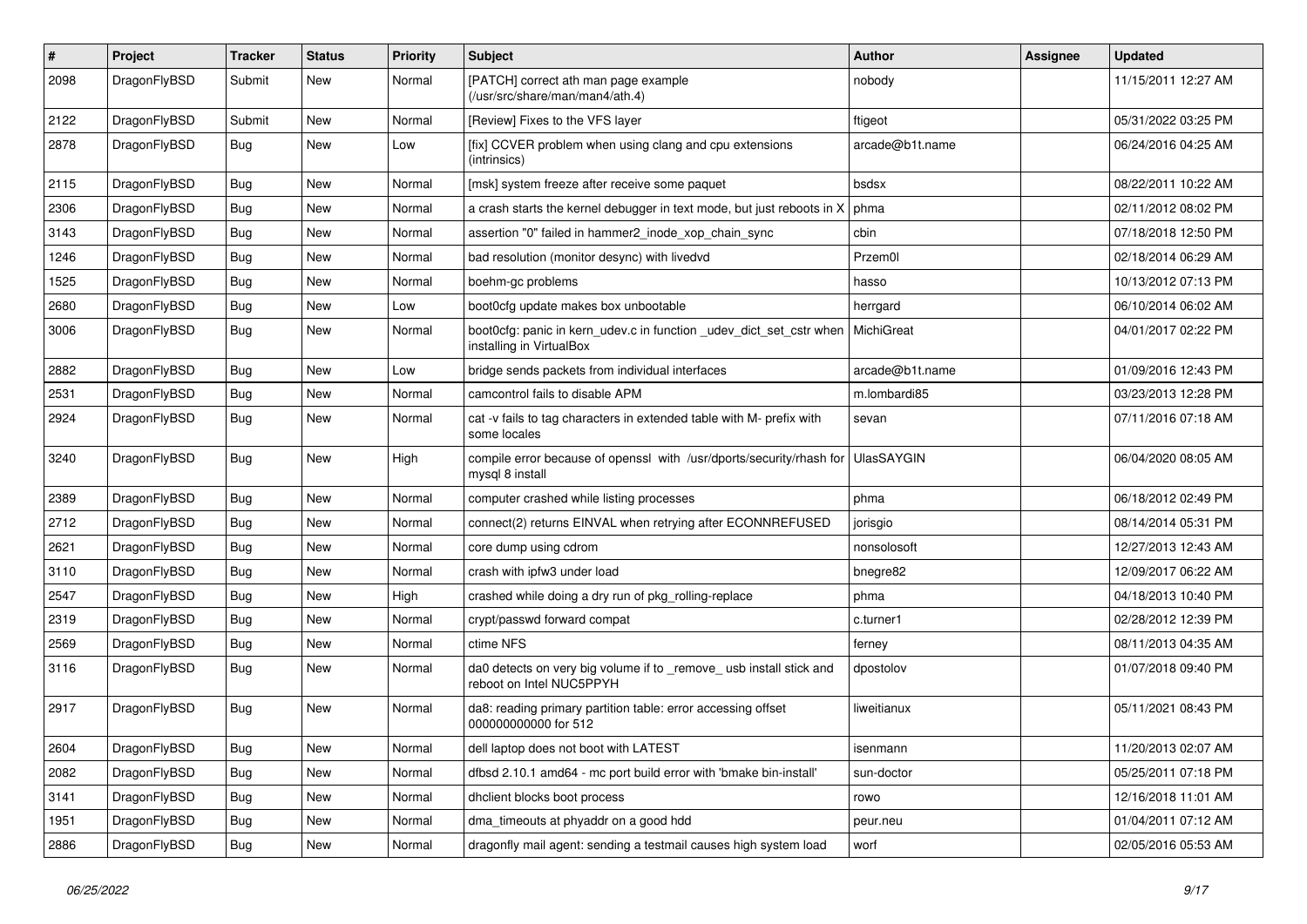| $\sharp$ | Project      | <b>Tracker</b> | <b>Status</b> | <b>Priority</b> | Subject                                                                              | <b>Author</b>     | Assignee | <b>Updated</b>      |
|----------|--------------|----------------|---------------|-----------------|--------------------------------------------------------------------------------------|-------------------|----------|---------------------|
| 2806     | DragonFlyBSD | <b>Bug</b>     | <b>New</b>    | Normal          | failed to configure a link-local address on ath0 (errno = 22)                        | Chingyuan         |          | 05/25/2021 01:00 AM |
| 2790     | DragonFlyBSD | Submit         | <b>New</b>    | Low             | filedesc softrefs increment code factoring                                           | dclink            |          | 02/21/2015 04:00 AM |
| 3041     | DragonFlyBSD | Submit         | New           | Normal          | firmware: Remove embedding of multiple images in one module.                         | Anonymous         |          | 12/25/2020 02:15 AM |
| 3222     | DragonFlyBSD | <b>Bug</b>     | New           | Normal          | gcc - undefined reference to '__atomic_load' (missing libatomic?)                    | mneumann          |          | 02/08/2020 02:45 AM |
| 2124     | DragonFlyBSD | Bug            | <b>New</b>    | Normal          | getty repeating too quickly on port /dev/ttyv0                                       | sgeorge.ml        |          | 09/01/2011 04:28 AM |
| 1943     | DragonFlyBSD | <b>Bug</b>     | <b>New</b>    | Normal          | hammer assertion panic                                                               | peter             |          | 12/27/2010 12:45 AM |
| 2526     | DragonFlyBSD | Bug            | New           | Normal          | hammer cleanup doesn't run on first day of DST                                       | pavalos           |          | 10/18/2016 05:28 PM |
| 2387     | DragonFlyBSD | <b>Bug</b>     | <b>New</b>    | Normal          | hammer ignores -t during dedup                                                       | phma              |          | 06/17/2012 12:30 PM |
| 2123     | DragonFlyBSD | <b>Bug</b>     | New           | Normal          | hammer is losing files                                                               | schmir            |          | 08/30/2011 07:56 PM |
| 2809     | DragonFlyBSD | Bug            | <b>New</b>    | Normal          | hammer mirror-stream                                                                 | masu              |          | 04/10/2015 12:33 AM |
| 1984     | DragonFlyBSD | <b>Bug</b>     | New           | Normal          | hammer mount fails after crash - HAMMER: FIFO record bad head<br>signature           | thomas.nikolajsen |          | 03/08/2011 06:57 PM |
| 2552     | DragonFlyBSD | Bug            | <b>New</b>    | Low             | hammer recovery should indicate progress                                             | phma              |          | 05/03/2013 12:13 AM |
| 2857     | DragonFlyBSD | <b>Bug</b>     | <b>New</b>    | Normal          | hammer stalls via bitcoin-qt                                                         | tkusumi           |          | 11/30/2015 06:52 AM |
| 3312     | DragonFlyBSD | Submit         | New           | Normal          | hammer2: redundant chain modify after chain creation                                 | tkusumi           |          | 05/15/2022 01:35 PM |
| 3316     | DragonFlyBSD | Bug            | <b>New</b>    | Normal          | hammer2_dirent_create() allows creating >1 dirents with the same<br>name             | tkusumi           |          | 06/05/2022 12:35 PM |
| 2140     | DragonFlyBSD | Bug            | <b>New</b>    | High            | hammer_io_delallocate panic with 'duplicate entry' message                           | ttw               |          | 10/07/2011 12:22 PM |
| 2598     | DragonFlyBSD | <b>Bug</b>     | New           | Normal          | i386 via USB Booting                                                                 | mbzadegan         |          | 10/21/2013 02:28 AM |
| 2329     | DragonFlyBSD | <b>Bug</b>     | <b>New</b>    | Normal          | ibm x3550 & acpi                                                                     | ano               |          | 06/03/2014 11:37 AM |
| 2182     | DragonFlyBSD | <b>Bug</b>     | New           | Normal          | if msk PHY FIFO underrun/overflow                                                    | nonsolosoft       |          | 09/03/2012 06:39 AM |
| 989      | DragonFlyBSD | <b>Bug</b>     | New           | Normal          | installer/fdisk trouble with wrapped values                                          | Discodestroyer    |          | 02/18/2014 06:27 AM |
| 2788     | DragonFlyBSD | Bug            | <b>New</b>    | Normal          | ioctl GSLICEINFO: Not working for vnode slice                                        | mneumann          |          | 02/12/2015 07:49 AM |
| 2972     | DragonFlyBSD | <b>Bug</b>     | New           | Normal          | ipfw3 "deny to me" does not work correctly                                           | mneumann          |          | 12/27/2016 12:11 PM |
| 1867     | DragonFlyBSD | <b>Bug</b>     | <b>New</b>    | Normal          | it(4) motherboard and fan problems                                                   | tuxillo           |          | 07/08/2011 10:48 AM |
| 2626     | DragonFlyBSD | Bug            | New           | Normal          | iwn driver drops with error: "firmware error 'iwn_intr: fatal firmware<br>error""    | rodyaj            |          | 01/09/2014 05:50 AM |
| 1949     | DragonFlyBSD | <b>Bug</b>     | New           | Normal          | iwn panic                                                                            | pavalos           |          | 01/30/2011 03:21 AM |
| 2735     | DragonFlyBSD | Bug            | <b>New</b>    | Urgent          | iwn panics SYSSASSERT                                                                | cnb               |          | 05/11/2021 03:55 AM |
| 2158     | DragonFlyBSD | Bug            | <b>New</b>    | Normal          | iwn panics with assertion on boot.                                                   | eocallaghan       |          | 10/24/2011 04:13 PM |
| 2970     | DragonFlyBSD | Bug            | New           | Normal          | kernel 4.7: "Is -l" causes panic on UDF filesystem: "bgetvp -<br>overlapping buffer" | peeter            |          | 12/21/2016 02:46 AM |
| 1193     | DragonFlyBSD | <b>Bug</b>     | New           | Normal          | kernel doesn't recognize cdrom drive                                                 | nonsolosoft       |          | 01/25/2014 09:11 PM |
| 2042     | DragonFlyBSD | <b>Bug</b>     | New           | Normal          | kernel panic, when run boot0cfg                                                      | sepherosa         |          | 05/31/2022 03:01 PM |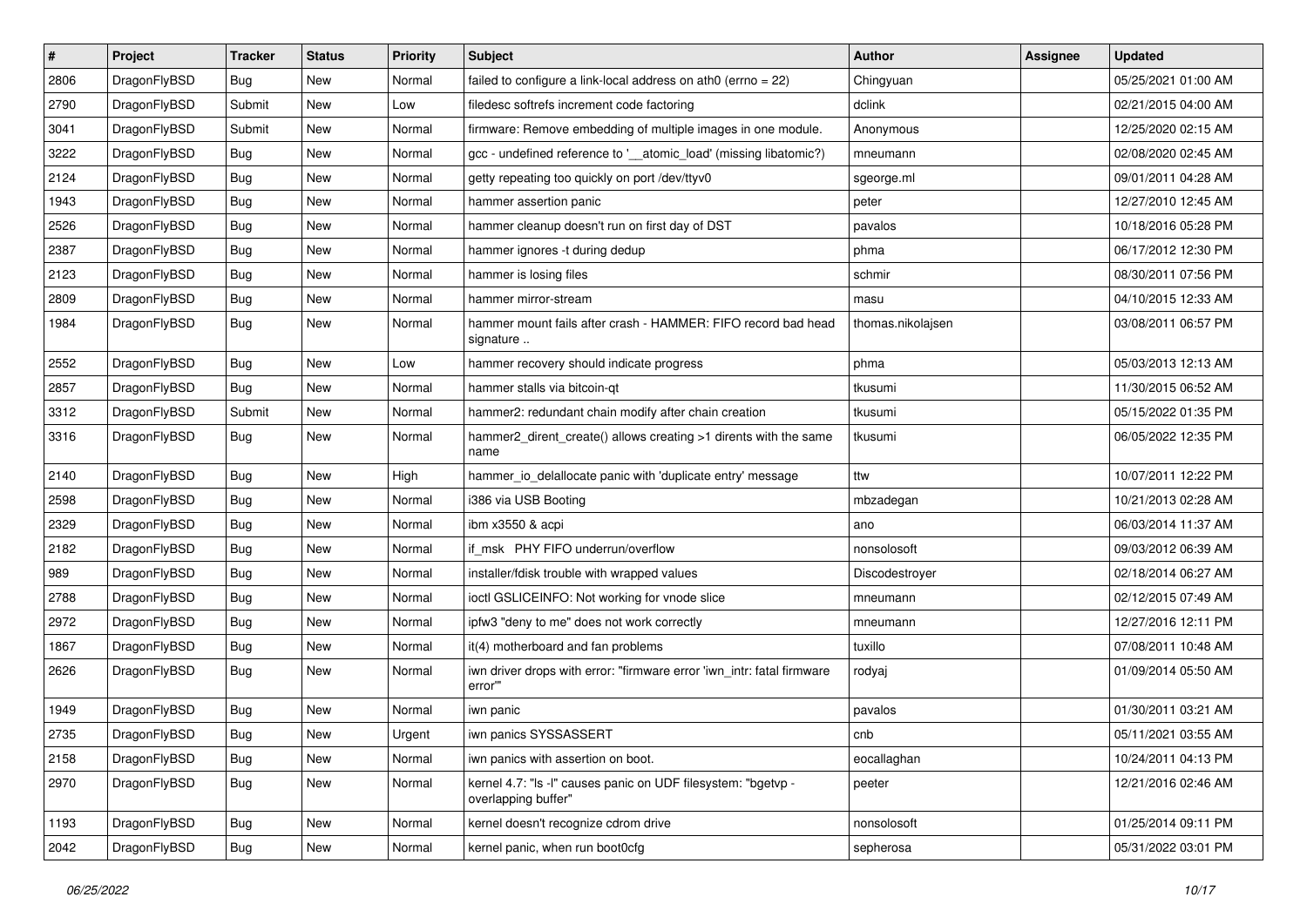| #    | Project      | <b>Tracker</b> | <b>Status</b> | <b>Priority</b> | <b>Subject</b>                                                                                           | Author                 | <b>Assignee</b> | <b>Updated</b>      |
|------|--------------|----------------|---------------|-----------------|----------------------------------------------------------------------------------------------------------|------------------------|-----------------|---------------------|
| 2736 | DragonFlyBSD | Bug            | <b>New</b>    | High            | kernel panics on acpi timer probe function                                                               | cnb                    |                 | 05/11/2021 03:55 AM |
| 1559 | DragonFlyBSD | Bug            | New           | Normal          | kernel trap                                                                                              | phma                   |                 | 11/27/2021 08:43 AM |
| 3142 | DragonFlyBSD | Submit         | New           | Normal          | lib/libdmsg: Unbreak using new API EVP_CIPHER_CTX_new()                                                  | tkusumi                |                 | 07/08/2018 04:18 AM |
| 2544 | DragonFlyBSD | <b>Bug</b>     | New           | Normal          | live DVD system boot (menu option 1) caused db> prompt on<br>PE1950                                      | estrabd                |                 | 05/11/2021 03:54 AM |
| 2141 | DragonFlyBSD | <b>Bug</b>     | New           | Urgent          | loader and/or documentation broken                                                                       | sjg                    |                 | 01/20/2012 10:51 AM |
| 2936 | DragonFlyBSD | <b>Bug</b>     | New           | Normal          | loader.efi crashes while loading kernel                                                                  | spaceille              |                 | 08/20/2016 06:17 AM |
| 1942 | DragonFlyBSD | Bug            | New           | Normal          | locking against myself in getcacheblk()?                                                                 | qhwt.dfly              |                 | 05/31/2022 02:15 PM |
| 2008 | DragonFlyBSD | Bug            | New           | Normal          | lwkt_setcpu_remote: td->td_flags 00800621 console flood                                                  | pavalos                |                 | 03/06/2011 09:37 PM |
| 2874 | DragonFlyBSD | <b>Bug</b>     | New           | Normal          | make world DESTDIR=/emptydir fails                                                                       | pascii                 |                 | 12/25/2015 07:04 AM |
| 2609 | DragonFlyBSD | <b>Bug</b>     | New           | Normal          | master: panic: assertion<br>"LWKT_TOKEN_HELD_ANY(vm_object_token(object))" failed in<br>swp_pager_lookup | thomas.nikolajsen      |                 | 11/28/2013 11:36 AM |
| 3283 | DragonFlyBSD | <b>Bug</b>     | New           | Normal          | mknodat() cannot create FIFOs                                                                            | bhaible                |                 | 07/10/2021 03:34 AM |
| 1935 | DragonFlyBSD | <b>Bug</b>     | <b>New</b>    | Normal          | mouse does not work after switching between x and console                                                | shamaz                 |                 | 12/13/2010 10:06 AM |
| 2618 | DragonFlyBSD | Bug            | New           | Normal          | mouse problem on RELEASE-3 6 0                                                                           | FilippoMo              |                 | 12/20/2013 03:26 AM |
| 2620 | DragonFlyBSD | Bug            | New           | Normal          | moused problem                                                                                           | FilippoMo              |                 | 12/20/2013 10:32 AM |
| 1874 | DragonFlyBSD | <b>Bug</b>     | New           | Normal          | mpd listening on all IPs, accepting only on one                                                          | rumcic                 |                 | 05/08/2011 01:01 PM |
| 2687 | DragonFlyBSD | <b>Bug</b>     | New           | Normal          | natacontrol software RAID in installer                                                                   | csmelosky              |                 | 06/22/2014 12:03 PM |
| 2324 | DragonFlyBSD | <b>Bug</b>     | New           | Normal          | natacotrol support > 2TB not working even after the ftigeot patch                                        | zenny                  |                 | 03/03/2012 01:00 AM |
| 1185 | DragonFlyBSD | Bug            | New           | High            | need a tool to merge changes into /etc                                                                   | wa1ter                 |                 | 02/18/2014 06:02 AM |
| 2104 | DragonFlyBSD | Bug            | New           | Normal          | network configuration seg. fault on install CD                                                           | navratil               |                 | 07/26/2011 07:55 AM |
| 2403 | DragonFlyBSD | <b>Bug</b>     | New           | Low             | newfs -E doesn't handle /dev/serno device names properly                                                 | ftigeot                |                 | 08/17/2012 05:07 AM |
| 3225 | DragonFlyBSD | <b>Bug</b>     | New           | Normal          | nfsd freeze when using gemu                                                                              | tse                    |                 | 03/17/2020 11:52 AM |
| 2489 | DragonFlyBSD | <b>Bug</b>     | New           | Normal          | nmalloc doesn't cache VA for allocations > 8KB                                                           | vsrinivas              |                 | 06/10/2014 05:51 AM |
| 2490 | DragonFlyBSD | Bug            | New           | Normal          | nmalloc should color addresses to avoid cache bank conflictsw                                            | vsrinivas              |                 | 06/10/2014 05:51 AM |
| 2890 | DragonFlyBSD | <b>Bug</b>     | New           | Normal          | not able to boot usb installer on Toshiba Chromebook 2                                                   | johnnywhishbone        |                 | 02/22/2016 03:42 AM |
| 2099 | DragonFlyBSD | <b>Bug</b>     | New           | Normal          | page fault panic in vm system                                                                            | pavalos                |                 | 07/10/2011 08:51 AM |
| 3051 | DragonFlyBSD | Bug            | New           | Normal          | panic DragonFly v4.8.1-RELEASE by mounting a malformed NTFS<br>image [12.000]                            | open.source@ribose.com |                 | 08/14/2017 03:20 AM |
| 3052 | DragonFlyBSD | Bug            | New           | Normal          | panic DragonFly v4.8.1-RELEASE by mounting a malformed NTFS<br>image [64.000]                            | open.source@ribose.com |                 | 08/14/2017 03:22 AM |
| 3049 | DragonFlyBSD | <b>Bug</b>     | New           | Normal          | panic DragonFly v4.8.1-RELEASE by mounting a malformed<br>msdosfs image [12.128]                         | open.source@ribose.com |                 | 08/14/2017 02:53 AM |
| 1826 | DragonFlyBSD | Bug            | New           | Normal          | panic during boot: assertion so->so_port  in tcp_input                                                   | ftigeot                |                 | 05/15/2022 11:05 AM |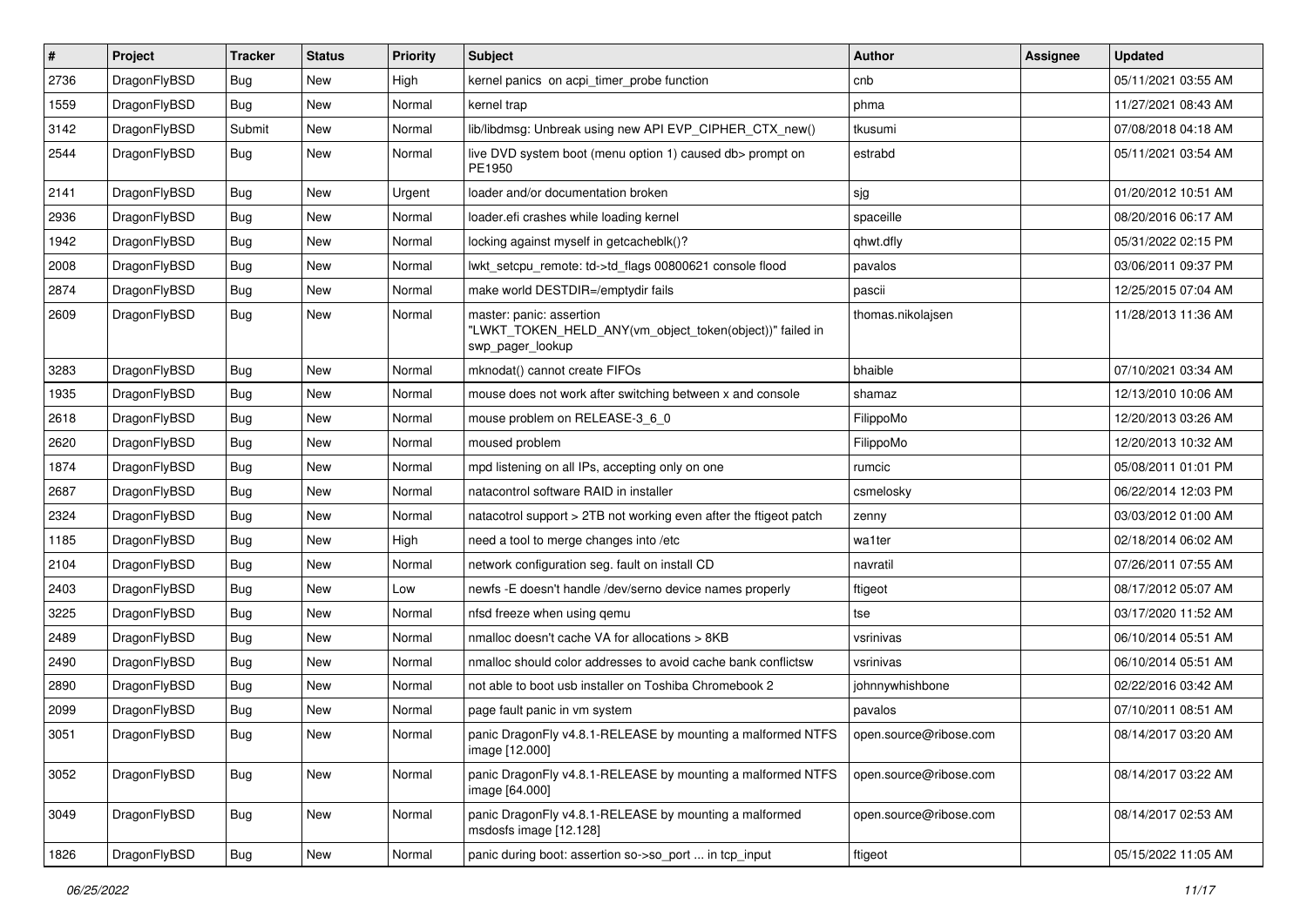| $\#$ | Project      | <b>Tracker</b> | <b>Status</b> | <b>Priority</b> | <b>Subject</b>                                                                                                                                                                                    | <b>Author</b>     | <b>Assignee</b> | <b>Updated</b>      |
|------|--------------|----------------|---------------|-----------------|---------------------------------------------------------------------------------------------------------------------------------------------------------------------------------------------------|-------------------|-----------------|---------------------|
| 3036 | DragonFlyBSD | <b>Bug</b>     | New           | Normal          | panic in icmp redirect start() ASSERT IN NETISR(0)                                                                                                                                                | tautolog          |                 | 05/11/2017 07:27 PM |
| 2164 | DragonFlyBSD | <b>Bug</b>     | <b>New</b>    | Normal          | panic on reboot from usb.                                                                                                                                                                         | eocallaghan       |                 | 10/27/2011 09:29 AM |
| 1861 | DragonFlyBSD | Bug            | New           | Normal          | panic via kprintf (lockmgr called in a hard section)                                                                                                                                              | vsrinivas         |                 | 10/11/2010 12:56 AM |
| 2645 | DragonFlyBSD | Bug            | New           | Normal          | panic with dsched fq and ioprio                                                                                                                                                                   | jyoung15          |                 | 02/20/2014 07:29 AM |
| 2369 | DragonFlyBSD | <b>Bug</b>     | New           | Normal          | panic: Bad link elm 0xffffffe07edf6068 next->prev != elm                                                                                                                                          | jaydg             |                 | 08/15/2012 03:04 AM |
| 1818 | DragonFlyBSD | <b>Bug</b>     | New           | Normal          | panic: Bad tailg NEXT (kqueue issue ?)                                                                                                                                                            | ftigeot           |                 | 05/15/2022 11:40 AM |
| 2520 | DragonFlyBSD | <b>Bug</b>     | New           | Normal          | panic: assertion "IS_SERIALIZED((ifp->if_serializer))" failed in<br>if default serialize assert at /usr/src/sys/net/if.c:437                                                                      | ano               |                 | 03/09/2013 12:14 AM |
| 3035 | DragonFlyBSD | <b>Bug</b>     | New           | Normal          | panic: assertion "cpu $>= 0$ && cpu < ncpus" failed in netisr cpuport<br>at /usr/src/sys/net/netisr2.h:87                                                                                         | masu              |                 | 05/11/2017 01:24 AM |
| 2453 | DragonFlyBSD | Bug            | New           | Normal          | panic: assertion "gd->gd spinlocks == $0$ " failed                                                                                                                                                | Johannes.Hofmann  |                 | 11/12/2012 12:54 PM |
| 2436 | DragonFlyBSD | <b>Bug</b>     | New           | Normal          | panic: assertion "lp->lwp_qcpu == dd->cpuid" failed in<br>dfly_acquire_curproc                                                                                                                    | thomas.nikolajsen |                 | 01/23/2013 11:07 AM |
| 2254 | DragonFlyBSD | Bug            | New           | Normal          | panic: assertion "ref < &td->td_toks_end" failed in lwkt_gettoken at<br>/usr/src/sys/kern/lwkt_token.c:588                                                                                        | eocallaghan       |                 | 12/05/2011 10:21 PM |
| 2245 | DragonFlyBSD | Bug            | New           | Normal          | panic: assertion "ref < &td->td_toks_end" failed in lwkt_gettoken at<br>/usr/src/sys/kern/lwkt_token.c:588                                                                                        | juanfra684        |                 | 11/22/2011 07:41 PM |
| 1917 | DragonFlyBSD | Bug            | <b>New</b>    | Normal          | panic: assertion: (RB EMPTY(&ip->rec tree) && (ip->flags &<br>HAMMER_INODE_XDIRTY) == 0)    (!RB_EMPTY(&ip->rec_tree)<br>&& (ip->flags & HAMMER_INODE_XDIRTY) != 0) in<br>hammer_flush_inode_done | qhwt.dfly         |                 | 11/24/2010 03:23 AM |
| 2085 | DragonFlyBSD | Bug            | New           | Normal          | panic: assertion: $(m\rightarrow$ flags & PG_MAPPED) == 0 in<br>vm_page_free_toq                                                                                                                  | vsrinivas         |                 | 06/10/2011 07:48 AM |
| 1913 | DragonFlyBSD | Bug            | New           | Normal          | panic: assertion: ip->flush_state != HAMMER_FST_FLUSH in<br>hammer flush inode core                                                                                                               | swildner          |                 | 11/20/2010 05:27 PM |
| 1944 | DragonFlyBSD | <b>Bug</b>     | New           | Normal          | panic: backing object 0xdea7b258 was somehow re-referenced<br>during collapse!                                                                                                                    | sepherosa         |                 | 12/27/2010 02:06 AM |
| 2048 | DragonFlyBSD | <b>Bug</b>     | New           | Normal          | panic: ffs sync: rofs mod                                                                                                                                                                         | pavalos           |                 | 04/12/2011 05:45 AM |
| 3245 | DragonFlyBSD | <b>Bug</b>     | <b>New</b>    | Normal          | panic: free: guard1x fail, i915 load from loader.conf                                                                                                                                             | polachok          |                 | 08/21/2020 10:36 AM |
| 2080 | DragonFlyBSD | Bug            | New           | Normal          | panic: lockmgr thrd sleep: called from interrupt, ipi, or hard code<br>section                                                                                                                    | rumcic            |                 | 05/30/2011 05:06 PM |
| 1634 | DragonFlyBSD | <b>Bug</b>     | New           | Normal          | panic: spin lock: 0xe4ad1320, indefinitive wait!                                                                                                                                                  | elekktretterr     |                 | 01/19/2015 03:21 AM |
| 2586 | DragonFlyBSD | Bug            | New           | Normal          | pf: "modulate" state seems problematic                                                                                                                                                            | srussell          |                 | 09/25/2013 07:36 PM |
| 3228 | DragonFlyBSD | <b>Bug</b>     | New           | Low             | pfi_kif_unref: state refcount <= 0 in dmesg                                                                                                                                                       | justin            |                 | 03/05/2021 06:39 AM |
| 2075 | DragonFlyBSD | <b>Bug</b>     | New           | Normal          | pflogd on x86_64                                                                                                                                                                                  | fanch             |                 | 05/16/2011 04:04 PM |
| 3238 | DragonFlyBSD | <b>Bug</b>     | New           | Normal          | race conditions when printing from vkernel console                                                                                                                                                | piecuch           |                 | 05/19/2020 02:50 PM |
| 2045 | DragonFlyBSD | <b>Bug</b>     | New           | Normal          | ral(4): Fatal trap 12: page fault while in kernel mode (two panics)                                                                                                                               | herrgard          |                 | 11/03/2011 05:34 PM |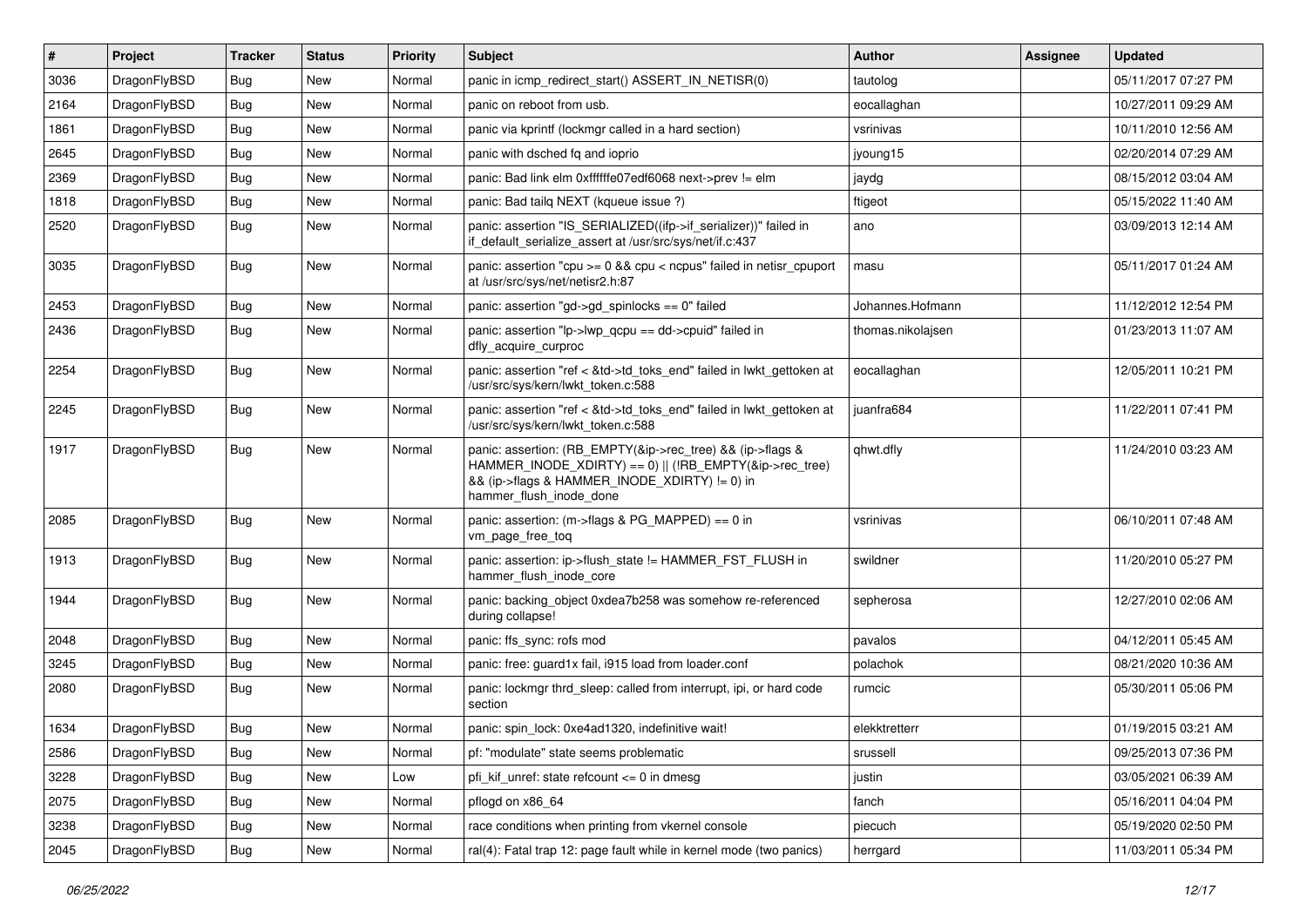| #    | Project      | <b>Tracker</b> | <b>Status</b> | <b>Priority</b> | Subject                                                                                                        | <b>Author</b>   | Assignee | <b>Updated</b>      |
|------|--------------|----------------|---------------|-----------------|----------------------------------------------------------------------------------------------------------------|-----------------|----------|---------------------|
| 2292 | DragonFlyBSD | Bug            | <b>New</b>    | Normal          | re interface with jumbo frames (mtu larger than 1500) hangs after<br>some traffic                              | Anonymous       |          | 01/31/2012 12:11 AM |
| 2331 | DragonFlyBSD | Bug            | <b>New</b>    | Normal          | reading mouse mode from unopen file descriptor hangs mouse<br>driver                                           | phma            |          | 03/14/2012 09:43 AM |
| 3170 | DragonFlyBSD | Bug            | <b>New</b>    | Normal          | repeatable nfsd crash                                                                                          | tse             |          | 06/11/2020 05:52 AM |
| 3217 | DragonFlyBSD | <b>Bug</b>     | New           | Normal          | rescue tools: make install fails if rescue folder doesn't exist                                                | t_dfbsd         |          | 11/27/2019 08:16 PM |
| 2199 | DragonFlyBSD | <b>Bug</b>     | <b>New</b>    | Normal          | screen segfaults if utmpx isn't present                                                                        | pavalos         |          | 11/15/2011 10:52 PM |
| 2877 | DragonFlyBSD | Bug            | <b>New</b>    | Low             | sed fails when working with UTF-8 locale and non-UTF symbols                                                   | arcade@b1t.name |          | 12/30/2015 11:20 AM |
| 2167 | DragonFlyBSD | <b>Bug</b>     | New           | Normal          | shutdown/reboot fails after uptime msg                                                                         | marino          |          | 11/28/2011 03:01 AM |
| 2136 | DragonFlyBSD | Bug            | <b>New</b>    | Normal          | socketpair() doesn't free file descriptors on copyout failure                                                  | vsrinivas       |          | 04/05/2013 09:13 AM |
| 2067 | DragonFlyBSD | <b>Bug</b>     | New           | Normal          | sound/pcm: "play interrupt timeout, channel dead"                                                              | matthiasr       |          | 05/11/2021 03:55 AM |
| 2055 | DragonFlyBSD | <b>Bug</b>     | <b>New</b>    | Normal          | $ssh + IPV6 + bridge \Rightarrow connection freezes$                                                           | steve           |          | 04/24/2011 07:13 PM |
| 2557 | DragonFlyBSD | Bug            | New           | Normal          | stock 3.4.1 kernel halts during booting if dm and dm_target_crypt<br>are loaded and RAID controller is present | phma            |          | 05/12/2013 10:38 PM |
| 2297 | DragonFlyBSD | Bug            | <b>New</b>    | Normal          | strange NFS (client) error messages / problems                                                                 | Anonymous       |          | 02/19/2012 02:59 PM |
| 3209 | DragonFlyBSD | Bug            | New           | Normal          | svc has some minor bugs                                                                                        | arcade@b1t.name |          | 10/24/2019 09:08 AM |
| 2892 | DragonFlyBSD | <b>Bug</b>     | New           | Normal          | swap_pager:indefinite wait bufferf error                                                                       | lhmwzy          |          | 02/21/2016 10:32 PM |
| 3018 | DragonFlyBSD | <b>Bug</b>     | <b>New</b>    | Normal          | sys/bus/u4b/wlan/if_run.c:5464]: (style) Redundant condition                                                   | dcb             |          | 04/11/2017 11:26 AM |
| 3022 | DragonFlyBSD | <b>Bug</b>     | New           | Normal          | sys/dev/netif/ath/ath/if ath.c:2142: strange bitmask?                                                          | dcb             |          | 04/11/2017 11:49 AM |
| 3076 | DragonFlyBSD | <b>Bug</b>     | <b>New</b>    | Normal          | sys/dev/netif/ig_hal/e1000_ich8lan.c:1594: sanity checking mixup?                                              | dcb             |          | 10/11/2017 01:58 AM |
| 3024 | DragonFlyBSD | <b>Bug</b>     | New           | Low             | sys/dev/netif/wi/if_wi.c:1090]: (style) Redundant condition                                                    | dcb             |          | 04/11/2017 11:56 AM |
| 3025 | DragonFlyBSD | <b>Bug</b>     | New           | Normal          | sys/dev/powermng/powernow/powernow.c:284: bad comparison?                                                      | dcb             |          | 09/23/2017 07:45 AM |
| 2248 | DragonFlyBSD | <b>Bug</b>     | <b>New</b>    | Normal          | sysctl panic                                                                                                   | pavalos         |          | 11/23/2011 06:23 PM |
| 1920 | DragonFlyBSD | <b>Bug</b>     | New           | High            | system hangs                                                                                                   | zhtw            |          | 11/22/2010 08:59 AM |
| 3252 | DragonFlyBSD | <b>Bug</b>     | New           | Normal          | tcsetattr/tcgetattr set errno incorrectly on non-TTY                                                           | tonyc           |          | 10/26/2020 09:34 PM |
| 3196 | DragonFlyBSD | <b>Bug</b>     | New           | Normal          | test issue after redmine upgrade (2)                                                                           | tuxillo         |          | 07/05/2019 04:33 AM |
| 3184 | DragonFlyBSD | <b>Bug</b>     | <b>New</b>    | Normal          | tsleep(9) return value when PCATCH specified                                                                   | tkusumi         |          | 04/03/2019 06:49 AM |
| 3239 | DragonFlyBSD | <b>Bug</b>     | <b>New</b>    | Normal          | unable to SIGKILL glitched emacs                                                                               | piecuch         |          | 05/26/2020 03:30 AM |
| 2708 | DragonFlyBSD | Bug            | New           | Normal          | unable to send TCP nor UDP on age(4) interface                                                                 | dermiste        |          | 05/11/2021 03:54 AM |
| 3282 | DragonFlyBSD | Bug            | New           | Normal          | unexpected errno value from fopen()                                                                            | bhaible         |          | 07/10/2021 03:34 AM |
| 3132 | DragonFlyBSD | Bug            | New           | Low             | unifdef mined                                                                                                  | bcallah         |          | 04/26/2018 08:34 PM |
| 3206 | DragonFlyBSD | Submit         | New           | Normal          | update psm/kbd to FreeBSD 12.0 code                                                                            | htse            |          | 10/05/2019 03:49 PM |
| 2224 | DragonFlyBSD | <b>Bug</b>     | <b>New</b>    | Normal          | v2.13.0.291.gaa7ec - Panic on fq while installing world                                                        | tuxillo         |          | 11/18/2011 01:40 AM |
| 2493 | DragonFlyBSD | <b>Bug</b>     | New           | Normal          | vidcontrol: invalid video mode name                                                                            | Svarov          |          | 01/24/2013 09:55 AM |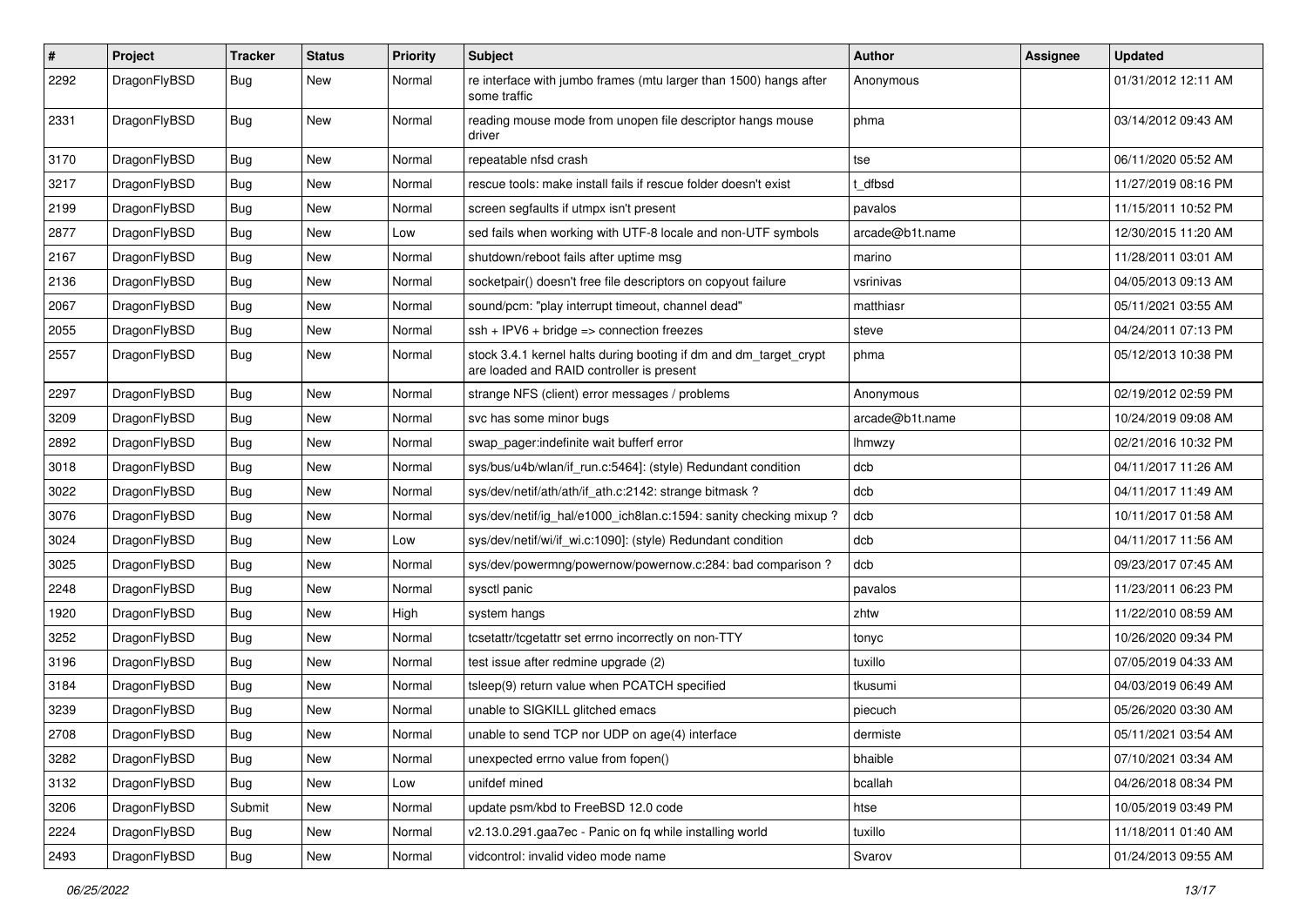| $\sharp$ | Project      | <b>Tracker</b> | <b>Status</b> | <b>Priority</b> | Subject                                                                                                   | <b>Author</b>      | Assignee | <b>Updated</b>      |
|----------|--------------|----------------|---------------|-----------------|-----------------------------------------------------------------------------------------------------------|--------------------|----------|---------------------|
| 2154     | DragonFlyBSD | <b>Bug</b>     | <b>New</b>    | Normal          | vkernel copyout() doesn't return EFAULT on error                                                          | vsrinivas          |          | 10/20/2011 03:53 AM |
| 1850     | DragonFlyBSD | Bug            | New           | Normal          | volume-add on hammer root fs panic                                                                        | Johannes.Hofmann   |          | 04/18/2019 04:27 AM |
| 3231     | DragonFlyBSD | <b>Bug</b>     | New           | Normal          | wifi drops on 5.8                                                                                         | tse                |          | 04/06/2020 05:08 AM |
| 1941     | DragonFlyBSD | <b>Bug</b>     | New           | Normal          | wlan config crash                                                                                         | abandon.every.hope |          | 12/24/2010 07:54 PM |
| 2412     | DragonFlyBSD | Bug            | <b>New</b>    | Normal          | wlan0 fails to get address via dhclient                                                                   | nonsolosoft        |          | 08/30/2012 05:55 AM |
| 2840     | DragonFlyBSD | <b>Bug</b>     | <b>New</b>    | Normal          | wrong voltage is reported                                                                                 | yellowrabbit2010   |          | 09/11/2015 06:09 PM |
| 3219     | DragonFlyBSD | <b>Bug</b>     | <b>New</b>    | Normal          | x11/xorg port can not be build                                                                            | <b>UlasSAYGIN</b>  |          | 03/31/2020 08:57 AM |
| 725      | DragonFlyBSD | <b>Bug</b>     | In Progress   | Low             | 'make distribution' fails w/'ro' /usr/obj                                                                 | c.turner           |          | 03/09/2013 01:01 PM |
| 604      | DragonFlyBSD | <b>Bug</b>     | In Progress   | Normal          | 1.8.1-RELEASE - clock runs fast on mainboard ASUS P5A-B                                                   | yeti               |          | 05/11/2021 03:55 AM |
| 1181     | DragonFlyBSD | Bug            | In Progress   | Normal          | ACX111 panic                                                                                              | elekktretterr      |          | 05/11/2021 04:00 AM |
| 1148     | DragonFlyBSD | <b>Bug</b>     | In Progress   | Low             | BCM4311 wireless network adapter detected but not functional                                              | archimedes.gaviola |          | 05/11/2021 04:00 AM |
| 3113     | DragonFlyBSD | <b>Bug</b>     | In Progress   | Urgent          | Booting vKernel fails due being out of swap space                                                         | tcullen            |          | 05/11/2021 04:14 AM |
| 2345     | DragonFlyBSD | <b>Bug</b>     | In Progress   | Normal          | DFBSD v3.1.0.457.gd679f - NFS panic on diskless station                                                   | tuxillo            |          | 04/07/2012 05:22 PM |
| 2351     | DragonFlyBSD | <b>Bug</b>     | In Progress   | Normal          | DFBSD v3.1.0.579.g44ccf - Stuck during startup, random freezes                                            | tuxillo            |          | 04/24/2012 08:21 AM |
| 2499     | DragonFlyBSD | Bug            | In Progress   | Urgent          | DRAGONFLY_3_2 lockd not responding correctly                                                              | Nerzhul            |          | 01/22/2013 12:47 PM |
| 3299     | DragonFlyBSD | <b>Bug</b>     | In Progress   | Normal          | DragonFlyBSD reports utterly wrong uptime (most of the time, right<br>after booting in)                   | adrian             |          | 11/11/2021 01:43 PM |
| 1669     | DragonFlyBSD | Bug            | In Progress   | Normal          | Drive wont open using button                                                                              | elekktretterr      |          | 02/29/2012 12:05 PM |
| 1749     | DragonFlyBSD | <b>Bug</b>     | In Progress   | Normal          | HAMMER fsstress panic in hammer_flush_inode_core<br>'ip->flush_state != HAMMER_FST_FLUSH'                 | vsrinivas          |          | 05/11/2021 04:06 AM |
| 1744     | DragonFlyBSD | Bug            | In Progress   | Normal          | HAMMER fsstress panic in hammer_setup_child_callback                                                      | vsrinivas          |          | 05/11/2021 04:05 AM |
| 3269     | DragonFlyBSD | <b>Bug</b>     | In Progress   | Normal          | Is double-buffer'd buf still required by HAMMER2 ?                                                        | tkusumi            |          | 05/12/2021 04:09 PM |
| 2414     | DragonFlyBSD | Bug            | In Progress   | Normal          | Lenovo S10 acpi freeze (not new)                                                                          | davshao            |          | 05/11/2021 04:13 AM |
| 1502     | DragonFlyBSD | <b>Bug</b>     | In Progress   | Normal          | Lock while deleting files from nohistory HAMMER directories                                               | hasso              |          | 03/10/2013 04:28 AM |
| 3111     | DragonFlyBSD | <b>Bug</b>     | In Progress   | High            | Mouse lags every second heavily under X11                                                                 | mneumann           |          | 12/12/2017 09:46 PM |
| 3310     | DragonFlyBSD | Bug            | In Progress   | Normal          | NVMM+QEMU fail to boot with UEFI: Mem Assist Failed<br>[gpa=0xfffffff0]                                   | liweitianux        |          | 01/11/2022 03:22 PM |
| 3317     | DragonFlyBSD | Bug            | In Progress   | Normal          | Network vtnet0 not working on Hetzner cloud                                                               | mneumann           |          | 06/18/2022 03:55 AM |
| 884      | DragonFlyBSD | Bug            | In Progress   | High            | Performance/memory problems under filesystem IO load                                                      | hasso              |          | 05/11/2021 03:50 AM |
| 2731     | DragonFlyBSD | Bug            | In Progress   | Normal          | Screen full of random colors when starting Xorg with Intel Haswell<br>HD Graphics P4600                   | jkatzmaier         |          | 11/12/2014 04:08 PM |
| 1336     | DragonFlyBSD | Bug            | In Progress   | Normal          | Still looking for reports of missed directory entries w/ HAMMER                                           | dillon             |          | 05/11/2021 04:00 AM |
| 2631     | DragonFlyBSD | <b>Bug</b>     | In Progress   | Low             | Verify library versioning current with full package build and switch it<br>on (after publishing packages) | tuxillo            |          | 05/11/2021 04:06 AM |
| 2360     | DragonFlyBSD | Bug            | In Progress   | Normal          | Wishlist: virtio driver import                                                                            | vsrinivas          |          | 06/04/2022 04:16 AM |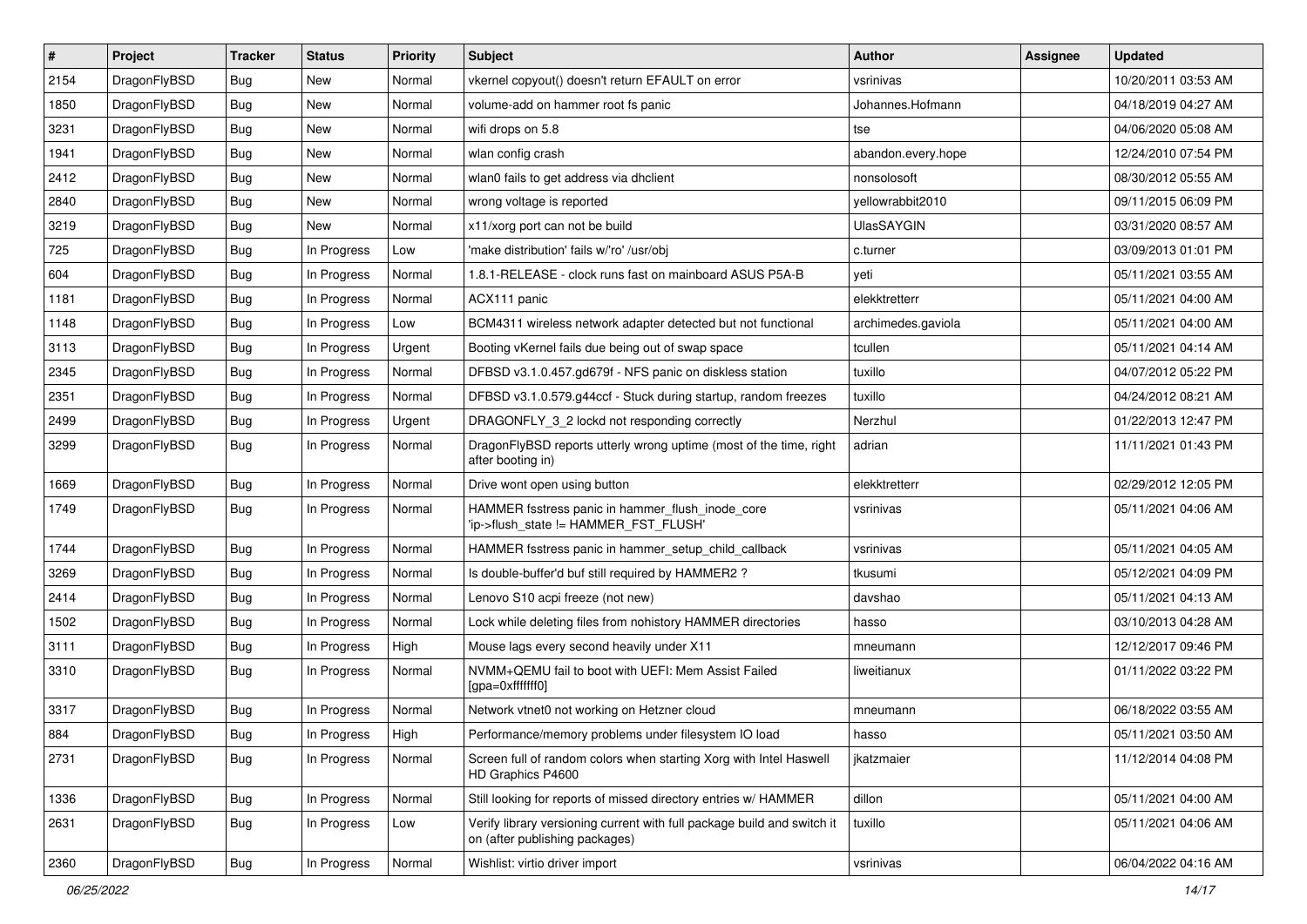| $\vert$ # | <b>Project</b> | <b>Tracker</b> | <b>Status</b> | Priority | <b>Subject</b>                                                                                                     | Author            | Assignee | <b>Updated</b>      |
|-----------|----------------|----------------|---------------|----------|--------------------------------------------------------------------------------------------------------------------|-------------------|----------|---------------------|
| 3011      | DragonFlyBSD   | <b>Bug</b>     | In Progress   | Normal   | dragonfly/sys/dev/netif/re/re.c: suspicious code?                                                                  | dcb               |          | 07/29/2017 01:26 AM |
| 331       | DragonFlyBSD   | <b>Bug</b>     | In Progress   | Normal   | ftpsesame (aka Bridging S01E03)                                                                                    | bastyaelvtars     |          | 03/09/2013 12:28 PM |
| 2282      | DragonFlyBSD   | <b>Bug</b>     | In Progress   | Normal   | gdb segfaults with certain corefiles                                                                               | tuxillo           |          | 01/18/2012 04:40 PM |
| 1307      | DragonFlyBSD   | Bug            | In Progress   | Normal   | hammer tid -2 shows unexpected result                                                                              | corecode          |          | 10/18/2016 05:29 PM |
| 1398      | DragonFlyBSD   | Submit         | In Progress   | Normal   | hdestroy(3) restricts hash key to point to malloc'ed space                                                         | Anonymous         |          | 08/20/2021 04:06 PM |
| 2013      | DragonFlyBSD   | Bug            | In Progress   | Normal   | oversized DMA request loop                                                                                         | josepht           |          | 05/11/2021 04:06 AM |
| 1661      | DragonFlyBSD   | <b>Bug</b>     | In Progress   | Normal   | panic on password entry mount smb filesystem                                                                       | vsrinivas         |          | 11/27/2021 08:29 AM |
| 2296      | DragonFlyBSD   | Bug            | In Progress   | High     | panic: assertion "m->wire count > 0" failed                                                                        | thomas.nikolajsen |          | 08/30/2012 06:09 AM |
| 1218      | DragonFlyBSD   | <b>Bug</b>     | In Progress   | Normal   | panic: assertion: error == 0 in hammer_start_transaction                                                           | rumcic            |          | 05/11/2021 04:00 AM |
| 1368      | DragonFlyBSD   | Bug            | In Progress   | Normal   | suspend signal race?                                                                                               | qhwt+dfly         |          | 05/11/2021 03:51 AM |
| 3021      | DragonFlyBSD   | <b>Bug</b>     | In Progress   | Normal   | sys/dev/drm/i915/i915_gem_stolen.c:115]: (error) Signed integer<br>overflow for expression '65535<<20'             | dcb               |          | 04/11/2017 12:46 PM |
| 2797      | DragonFlyBSD   | <b>Bug</b>     | In Progress   | Low      | vkernels with & without machdep.pmap_mmu_optimize                                                                  | yellowrabbit2010  |          | 11/27/2021 08:06 AM |
| 570       | DragonFlyBSD   | Bug            | Feedback      | Normal   | 1.8.x: ACPI problems                                                                                               | qhwt+dfly         |          | 06/02/2014 03:45 AM |
| 2644      | DragonFlyBSD   | Bug            | Feedback      | Normal   | 3.6.0-REL trap 9 on boot                                                                                           | memmerto          |          | 11/27/2021 08:08 AM |
| 1592      | DragonFlyBSD   | <b>Bug</b>     | Feedback      | Normal   | AcpiOSUnmapMemory: Warning, deallocation did not track<br>allocation.                                              | eocallaghan       |          | 06/02/2014 07:45 AM |
| 2636      | DragonFlyBSD   | <b>Bug</b>     | Feedback      | Low      | Add -x flag to iostat (a la solaris)                                                                               | tuxillo           |          | 05/11/2021 04:07 AM |
| 1727      | DragonFlyBSD   | <b>Bug</b>     | Feedback      | Normal   | CD boot panic (2.6.1) (usb?)                                                                                       | kiril             |          | 05/15/2022 05:10 AM |
| 3152      | DragonFlyBSD   | <b>Bug</b>     | Feedback      | Normal   | Console's size in ttyv0 and single user mode is sticking to 80x25,<br>while ttyv1 can make use of the whole screen | overtime          |          | 02/24/2019 01:08 AM |
| 1332      | DragonFlyBSD   | <b>Bug</b>     | Feedback      | Normal   | DFBSD 2.2 - Booting usbcdrom/usbsticks on thinkpad hangs on<br>"BTX Halted"                                        | tuxillo           |          | 05/11/2021 04:00 AM |
| 2556      | DragonFlyBSD   | Bug            | Feedback      | Normal   | DragonFly v3.5.0.81.gd3479 - Process signal weirdness                                                              | tuxillo           |          | 12/17/2013 03:48 PM |
| 979       | DragonFlyBSD   | <b>Bug</b>     | Feedback      | Normal   | Failure-prone USB mass storage (SB600? msdosfs? CAM?)                                                              | floid             |          | 01/15/2015 08:38 AM |
| 2638      | DragonFlyBSD   | <b>Bug</b>     | Feedback      | High     | Fix machdep.pmap_mmu_optimize                                                                                      | tuxillo           |          | 05/11/2021 04:07 AM |
| 1717      | DragonFlyBSD   | Bug            | Feedback      | Normal   | HAMMER panic in hammer cursor down()                                                                               | josepht1          |          | 05/11/2021 04:05 AM |
| 2958      | DragonFlyBSD   | Bug            | Feedback      | Normal   | Hammer FS dies during pruning after massive write load                                                             | neilb             |          | 10/11/2016 04:20 AM |
| 2347      | DragonFlyBSD   | <b>Bug</b>     | Feedback      | High     | Hammer PFSes destroy does not give back full space allocated to<br><b>PFS</b>                                      | sgeorge           |          | 07/19/2012 01:11 AM |
| 1330      | DragonFlyBSD   | <b>Bug</b>     | Feedback      | Normal   | Hammer, usb disk, SYNCHRONIZE CACHE failure                                                                        | josepht           |          | 06/02/2014 04:56 AM |
| 1718      | DragonFlyBSD   | Bug            | Feedback      | Normal   | IDE disk drive not detected by x86 64 2.6.1 Live CD                                                                | bcox              |          | 11/27/2021 08:25 AM |
| 1144      | DragonFlyBSD   | Bug            | Feedback      | Normal   | Incorrect clock under KVM                                                                                          | msylvan           |          | 03/09/2013 01:17 PM |
| 1486      | DragonFlyBSD   | <b>Bug</b>     | Feedback      | Normal   | Interrupt storm related to SATA DVD device                                                                         | hasso             |          | 05/11/2021 04:01 AM |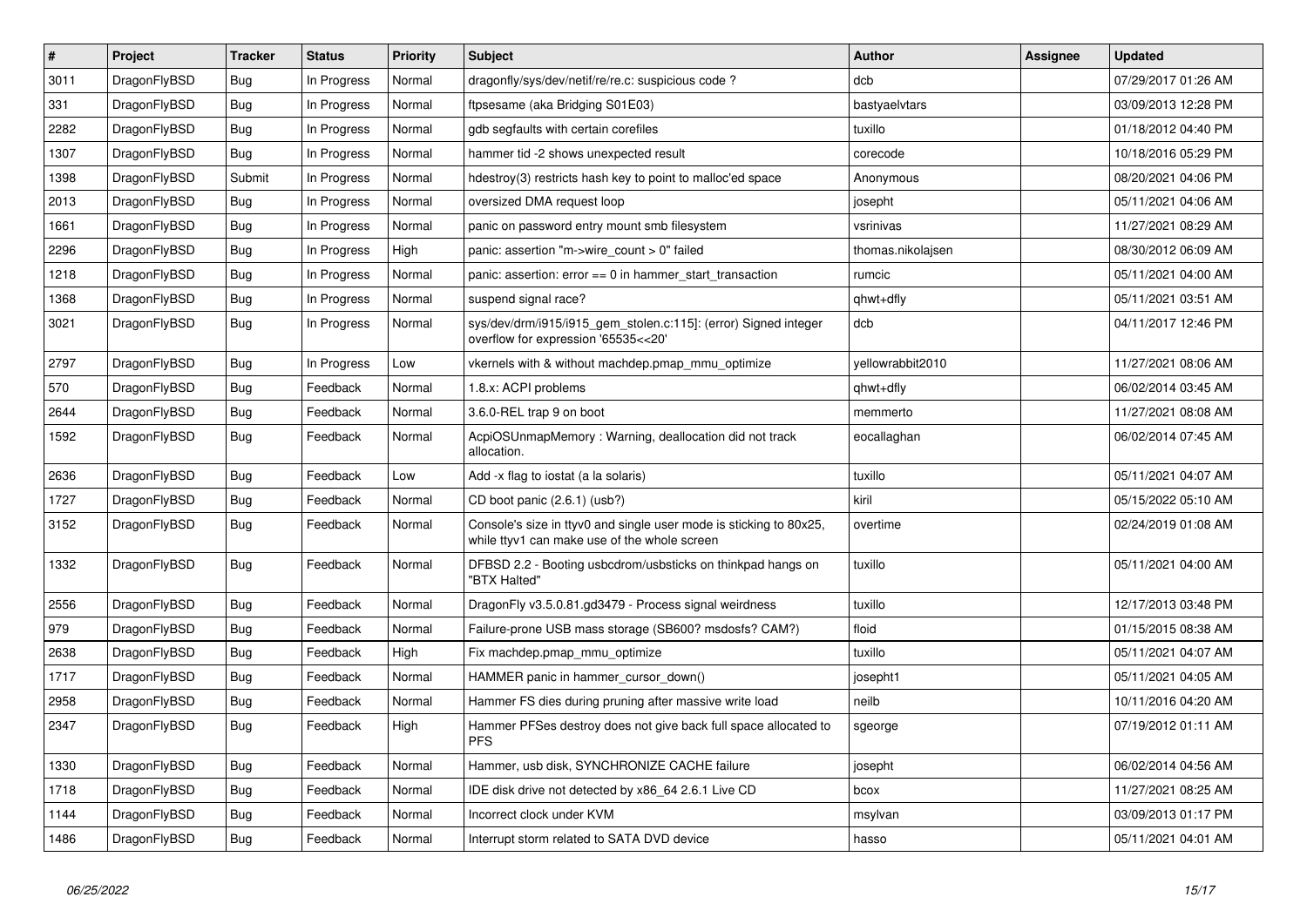| $\sharp$ | Project      | <b>Tracker</b> | <b>Status</b> | <b>Priority</b> | Subject                                                                                                                                                   | <b>Author</b>     | <b>Assignee</b> | <b>Updated</b>      |
|----------|--------------|----------------|---------------|-----------------|-----------------------------------------------------------------------------------------------------------------------------------------------------------|-------------------|-----------------|---------------------|
| 2396     | DragonFlyBSD | <b>Bug</b>     | Feedback      | High            | Latest 3.1 development version core dumps while destroying master<br><b>PFS</b>                                                                           | sgeorge           |                 | 01/23/2013 04:10 PM |
| 1591     | DragonFlyBSD | Bug            | Feedback      | Normal          | Lenovo X301 hangs with AHCI Driver CMD TIMEOUT<br>STS=d0 <bsy></bsy>                                                                                      | eocallaghan       |                 | 05/11/2021 04:05 AM |
| 1456     | DragonFlyBSD | Bug            | Feedback      | Normal          | Microsoft wireless desktop problems                                                                                                                       | elekktretterr     |                 | 01/15/2015 08:34 AM |
| 1580     | DragonFlyBSD | Bug            | Feedback      | Normal          | Panic (Fatal trap 12: page fault while in kernel mode) while playing<br>with pf and netif names                                                           | rumcic            |                 | 12/21/2018 01:21 AM |
| 2081     | DragonFlyBSD | Bug            | Feedback      | Normal          | Panic on device "detach" / "failure"                                                                                                                      | vsrinivas         |                 | 02/29/2012 07:11 AM |
| 1250     | DragonFlyBSD | <b>Bug</b>     | Feedback      | Normal          | Panic upon plugging an USB flash drive into the machine                                                                                                   | rumcic            |                 | 03/10/2013 05:17 AM |
| 1860     | DragonFlyBSD | Bug            | Feedback      | Normal          | Panic while creating UFS fs on vn(4) for initrd                                                                                                           | matthias          |                 | 02/29/2012 07:16 AM |
| 2617     | DragonFlyBSD | <b>Bug</b>     | Feedback      | Normal          | Possible issue with wireless mouse on 3.6 release                                                                                                         | FilippoMo         |                 | 01/14/2015 03:42 PM |
| 1668     | DragonFlyBSD | <b>Bug</b>     | Feedback      | Normal          | Power button not working                                                                                                                                  | elekktretterr     |                 | 03/10/2013 06:22 AM |
| 2288     | DragonFlyBSD | <b>Bug</b>     | Feedback      | Normal          | Random IO performance loss introduced since January 1st                                                                                                   | lentferj          |                 | 01/23/2013 04:21 PM |
| 1613     | DragonFlyBSD | Bug            | Feedback      | Normal          | USB Keyboard not working on master                                                                                                                        | elekktretterr     |                 | 05/11/2021 04:05 AM |
| 846      | DragonFlyBSD | Bug            | Feedback      | Normal          | USB bugs:usb mouse can't used!                                                                                                                            | frankning         |                 | 01/15/2015 08:36 AM |
| 1454     | DragonFlyBSD | Bug            | Feedback      | Normal          | Unable to boot from external USB DVD drive                                                                                                                | elekktretterr     |                 | 05/11/2021 04:01 AM |
| 1560     | DragonFlyBSD | Bug            | Feedback      | Normal          | Unable to modify partition table on ThinkPad T61p during install                                                                                          | rehsack           |                 | 01/15/2015 08:57 AM |
| 1521     | DragonFlyBSD | Bug            | Feedback      | Normal          | amd64 2.4 livecd won't mount root at boot                                                                                                                 | bolapara          |                 | 01/28/2018 03:45 AM |
| 2459     | DragonFlyBSD | Bug            | Feedback      | Normal          | apic problems with HP Probook 4510s                                                                                                                       | thowe             |                 | 11/27/2021 08:22 AM |
| 806      | DragonFlyBSD | Bug            | Feedback      | Normal          | boot error on MacBook                                                                                                                                     | tralamazza        |                 | 06/04/2022 05:28 AM |
| 1618     | DragonFlyBSD | Bug            | Feedback      | Normal          | collision for 'struct pmap' when using RPC and <sys user.h=""></sys>                                                                                      | carenas           |                 | 05/11/2021 04:05 AM |
| 285      | DragonFlyBSD | Bug            | Feedback      | Low             | interrupt latency with re without ip address configured                                                                                                   | thomas.nikolajsen |                 | 02/20/2014 10:30 AM |
| 1824     | DragonFlyBSD | Bug            | Feedback      | Normal          | kernel panic, x86, 2.7.3.859.ge5104                                                                                                                       | akirchhoff135014  |                 | 03/10/2013 07:49 AM |
| 1745     | DragonFlyBSD | Bug            | Feedback      | Normal          | kmalloc panic                                                                                                                                             | josepht           |                 | 05/11/2021 04:05 AM |
| 1101     | DragonFlyBSD | Bug            | Feedback      | Normal          | ohci related panic                                                                                                                                        | polachok          |                 | 05/11/2021 04:00 AM |
| 1672     | DragonFlyBSD | <b>Bug</b>     | Feedback      | Normal          | panic (trap 12) around btree search() in 2.4.1-RELEASE                                                                                                    | floid             |                 | 01/19/2015 03:36 AM |
| 1282     | DragonFlyBSD | <b>Bug</b>     | Feedback      | Normal          | panic (trap 12) when booting SMP kernel on Atom 330 (dual core)                                                                                           | tomaz.borstnar    |                 | 05/11/2021 04:00 AM |
| 1448     | DragonFlyBSD | Bug            | Feedback      | Normal          | panic: assertion: _tp->tt_msg->tt_cpuid == mycpuid in<br>tcp_callout_active tcp_output tcp_usr_send netmsg_pru_send<br>netmsg_service tcpmsg_service_ioop | dillon            |                 | 05/11/2021 04:00 AM |
| 1481     | DragonFlyBSD | <b>Bug</b>     | Feedback      | Normal          | panic: assertion: kva p(buf) in soopt from kbuf (after ipfw pipe<br>show, 2.2.1-R)                                                                        | combiner          |                 | 05/11/2021 04:01 AM |
| 1577     | DragonFlyBSD | <b>Bug</b>     | Feedback      | Normal          | panic: assertion: leaf->base.obj_id == ip->obj_id in<br>hammer_ip_delete_range                                                                            | qhwt+dfly         |                 | 05/11/2021 04:01 AM |
| 1249     | DragonFlyBSD | Bug            | Feedback      | Normal          | panic: ffs_vfree: freeing free inode                                                                                                                      | rumcic            |                 | 03/10/2013 05:13 AM |